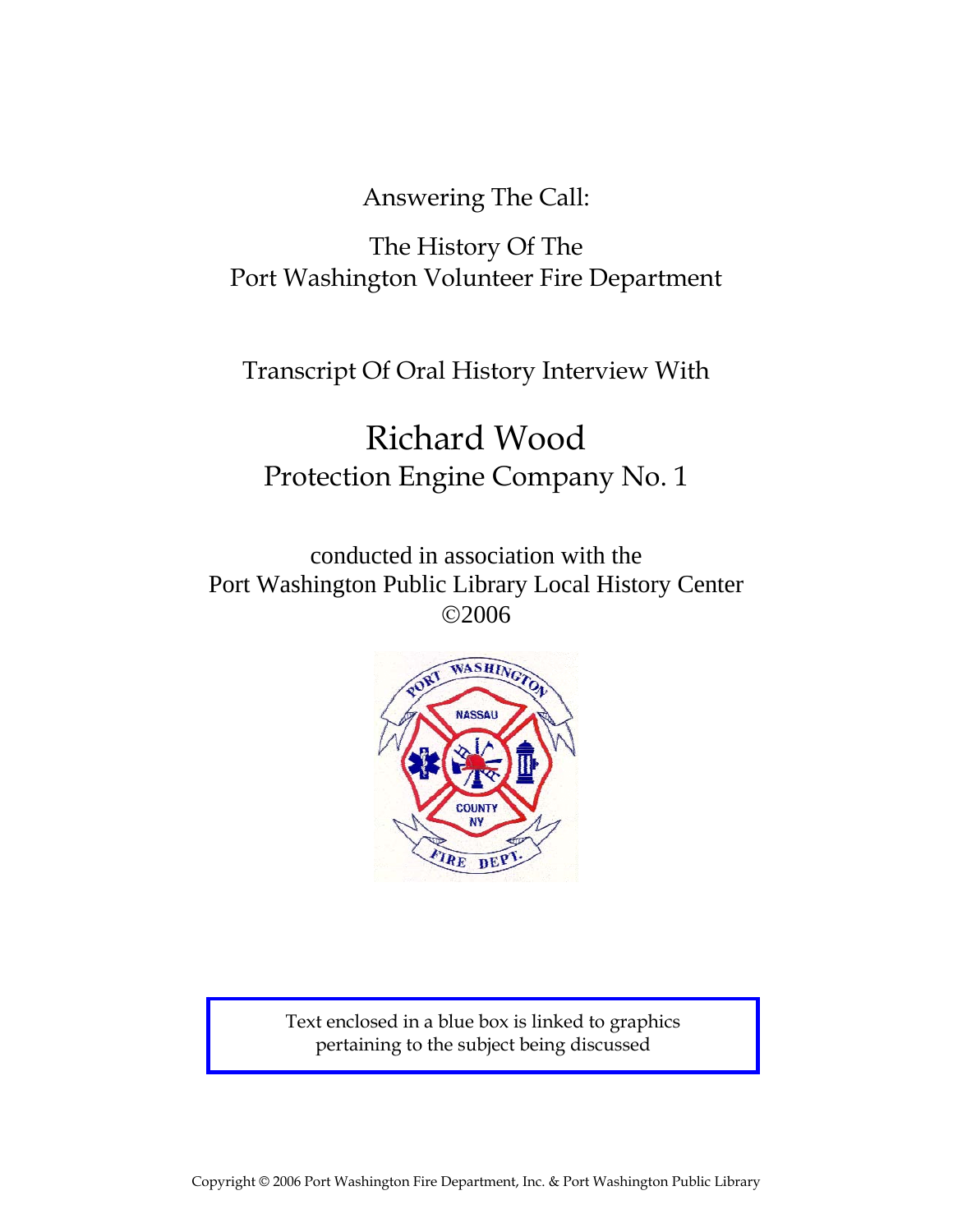- Q: Today is June 11th, 2004. We are at the Port Washington Library. My name is Margaret Dildilian. I am interviewing Richard Wood of the Port Washington Fire Department. Richard, we would like to know early years and background.
- Richard Wood: Okay, I was born in the Port Washington Nursing Home, right here in Port Washington. It was down by the town dock. And I grew up on Covert Street and then Pleasant Avenue. And then in my high school years, we moved to Adams Street, which the house that belonged to my grandfather and grandmother. And my kids are in that house now—well, they all moved out, but they were the fourth generation at 13 Adams Street.
- Q: What are your earliest feelings about firefighters?
- RW: Well, my father was a firefighter. He belonged to Protection. And he was a fifty year member also. I will be a fifty year member next year. But I remember when I was little, he used to run out of the house and go to fires. And growing up, that's all I wanted to be was a fireman. So, when I became eighteen, I filled out an application to Protection and I joined Protection.
- Q: How did you feel when your father used to run out of the house to go to a fire?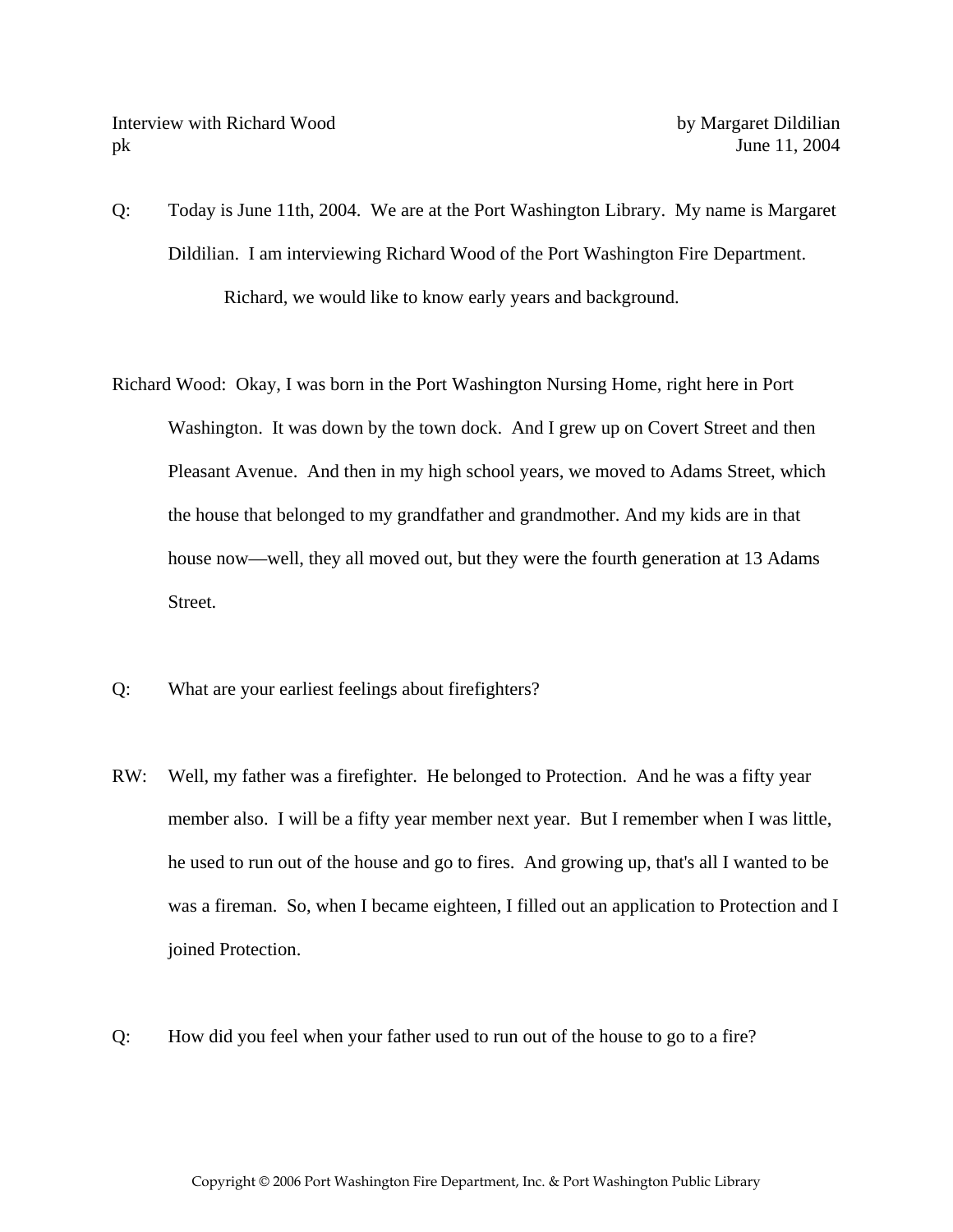- RW: Well, I felt kind of proud that, you know, he was a fireman. And that's all I dreamed about growing up was being a fireman. Now, I have two boys that are in Protection. They're firemen. Scott and Glen, and Scott's also a police officer in town. And Glen works for Verizon. So, I had a nice family. And I also have a daughter in there, but she's not a fireman.
- Q: When you became a firefighter, who really influenced you the most?

RW: My father.

- Q: And how did you feel on your first day as a rookie?
- RW: Well, the night I'd sworn in, you know, you received your badges and your by-laws, and I was very proud. And I started going to fires right away. And in those days, there wasn't too many fire schools. We just learned by experience, you know, going to fires and everything. And I remember one of my first big fires was a boat fire down on Shore Road. And in those days we had rubber coats and rubber pull-up boots. And I happened to go to the fire in my bathing suit. And I had on this rubber coat, and one of the older— I had the nozzle. One of the older firemen was pushing me into the houseboat, and I remember me burning up under that rubber coat. So that's—I remember that fire very distinctly. That's one of my first big fires.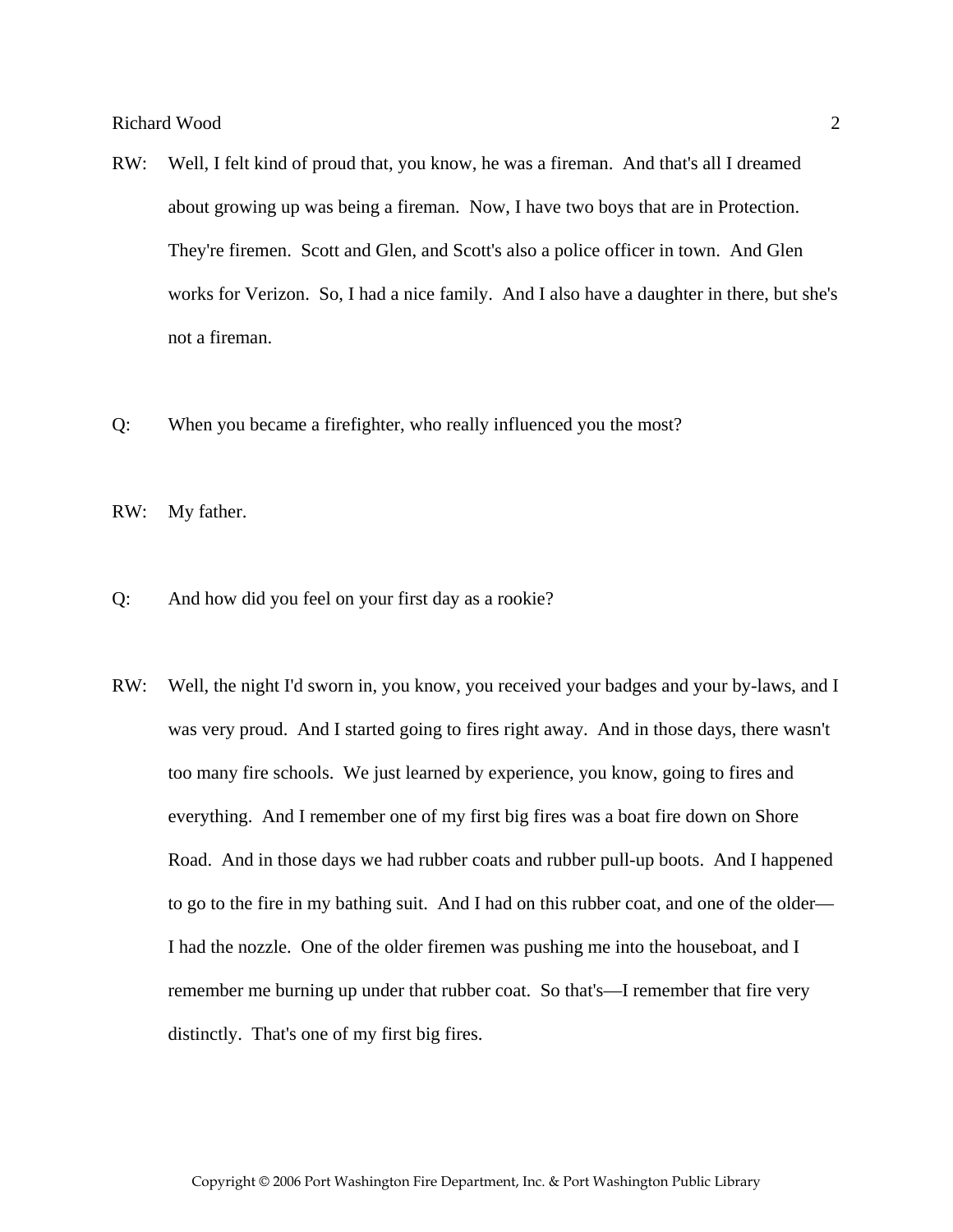- Q: And your emotions after that?
- RW: Just excitement and, from them on, all I wanted to do was on the nozzle. I loved being on the nozzle going into fires.
- Q: What particular skill is there to being on the nozzle?
- RW: Well, you actually get into where the fire is and, you know, put it out. And, I don't know. It's just a thing I had in me. That's why I really didn't want to become an officer, because I wanted to be on the nozzle all the time. So—and to this day, I wish I could still be on the nozzle, but I'm a hydrant man now and a hose packer.
- Q: So what are the differences between being on the hose and these other two areas that you mention?
- RW: Oh, I guess it's the excitement of the fire. You know, trying to save property, save lives, and whereas hooking up the hydrant and picking up the hose, you're on the outside of the fire. It all has to be done; it's an important job. But when you get older, that's what you go into.
- Q: Were you ever injured when you were on the hose?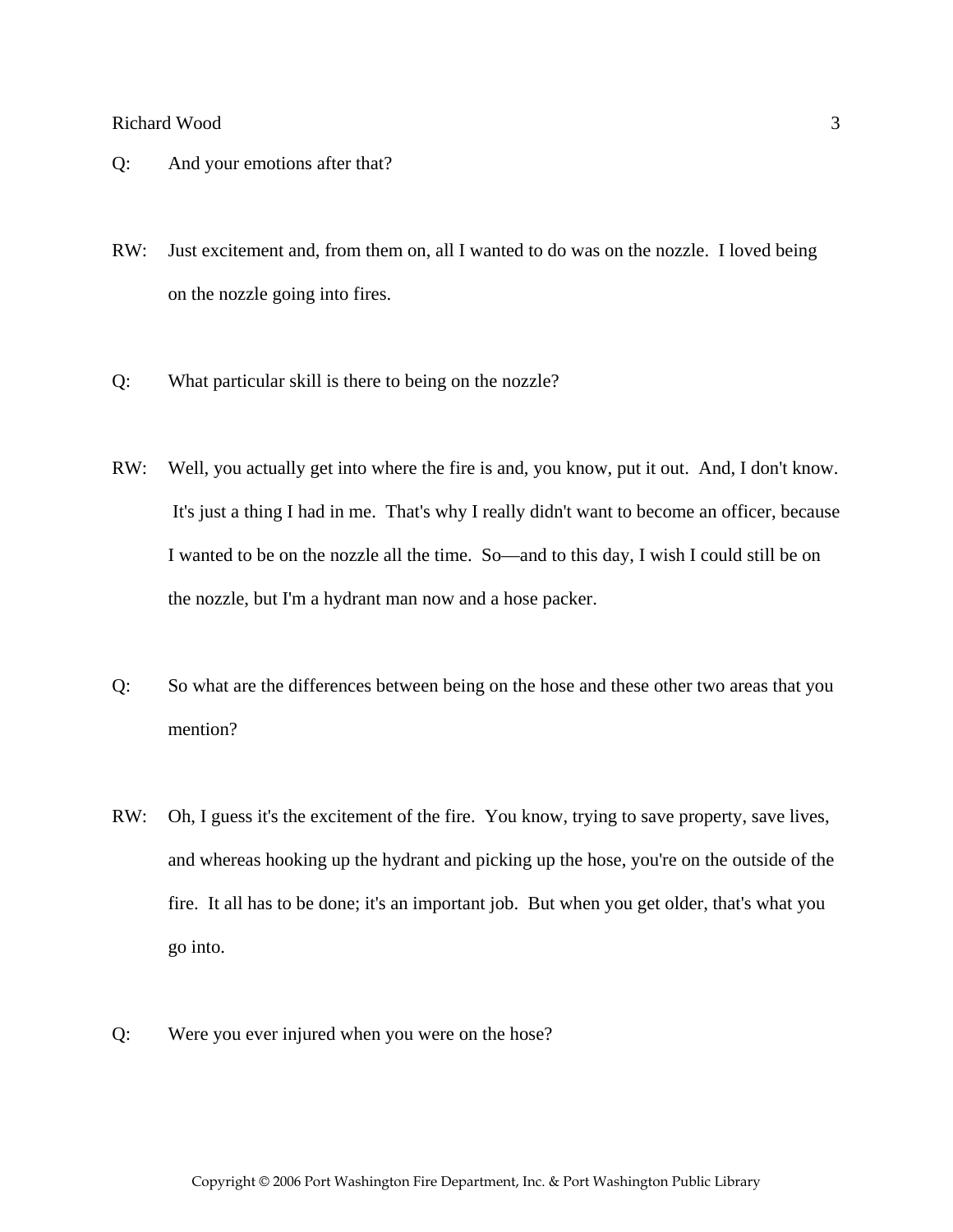#### Richard Wood 4 and 4 and 4 and 4 and 4 and 4 and 4 and 4 and 4 and 4 and 4 and 4 and 4 and 4 and 4 and 4 and 4 and 4 and 4 and 4 and 4 and 4 and 4 and 4 and 4 and 4 and 4 and 4 and 4 and 4 and 4 and 4 and 4 and 4 and 4 and

RW: Yeah. I was overcome a couple of times. In fact ...

- Q: What was that like?
- RW: I don't know. One of the firemen tripped over me and carried me out, and another time I fell down a flight of stairs when I succumbed to smoke and I was carried out then. I made the *Port Washington News* on that. But that's not something to be proud of, but, you know, in those days we didn't have the Scott Air Packs we have today. The breathing apparatus. We had the MSA masks which are self contained, and you went through them very fast. So the heavier you breathe, the sooner you used up your—what was in the mask. And I guess that's why—I used to breathe real heavy. That's why I ran out of my mask most of the times.
- Q: What went through your head when you—what went through your mind when you were injured?
- RW: Nothing, really, because you just go boom no brackets and you just pass out. And it happened to me twice. A couple of times we were in tight spots, and the fire's going over your head. And one time it was in the basement, and the stairs burned off behind me, but we were able to get the fire out. And I was in a lot of, you know, tight spots.
- Q: Did the dream of being a firefighter match the actual being a firefighter?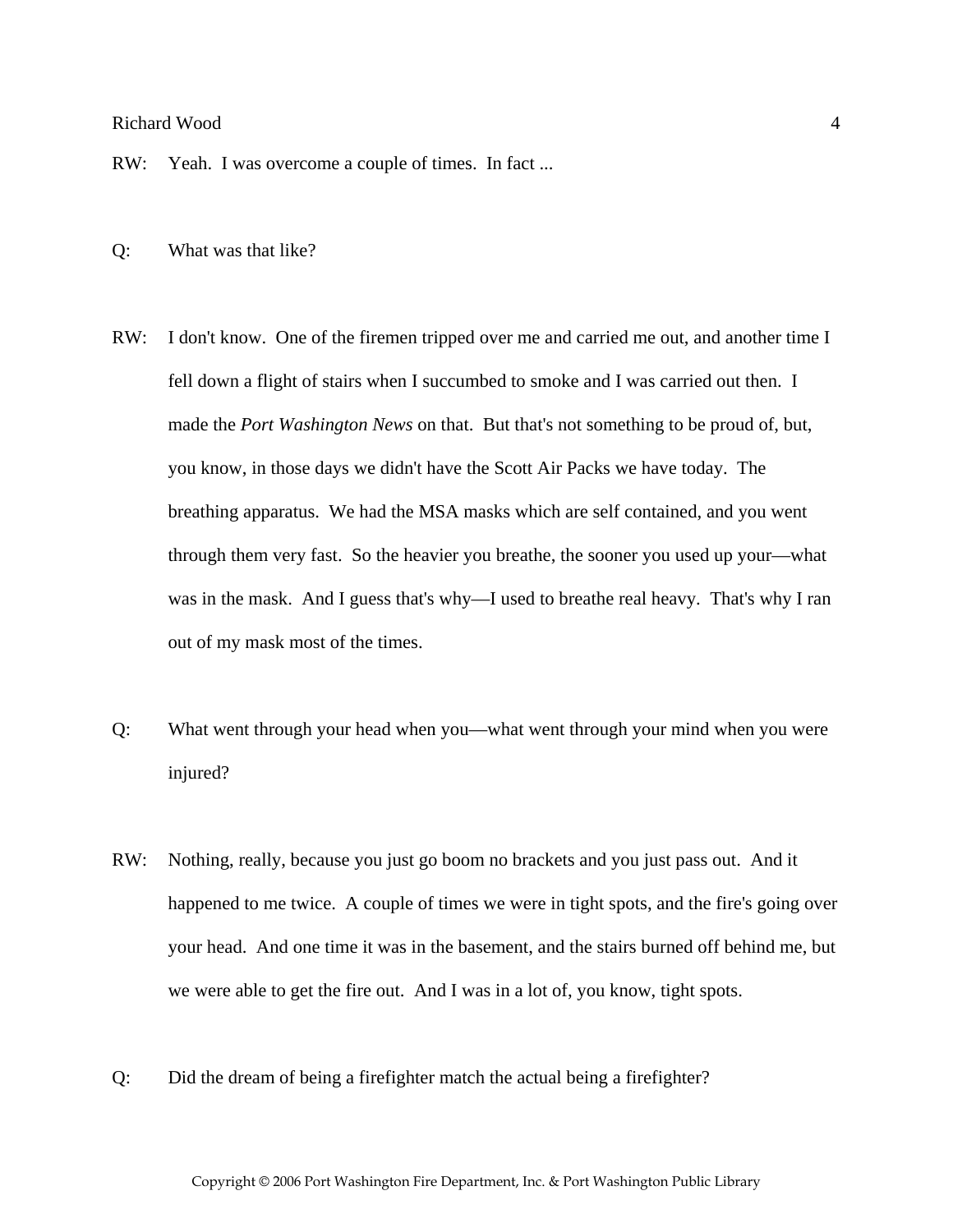- RW: Well, growing up, I really didn't know what it entailed till I got in there and saw what was going on and, you know, how we helped the community and saved lives and property and tried to do as little damage as possible on the way. So, but I always wanted to be a firefighter.
- Q: What is the mystique about being a firefighter?
- RW: I don't know. I think, like it runs in a lot of families. We have a lot of father-son-brother firefighters. So, I think if your father was in, then you just automatically wanted to be a firefighter. That's about all I can tell you.
- Q: Have you ever made a mistake on the fire scene?
- RW: I guess everybody makes mistakes, but I really couldn't pinpoint any. You know, maybe running in too soon, or getting in too deep, you know, involved in it too deep, or—but I really can't remember any mistakes.
- Q: What goes through your head when you're on a fire truck heading towards a fire?
- RW: Well, you wonder what you're getting into, you know. What it's going to be. And most fires are nothing, but there's always that big one that comes along. And one time going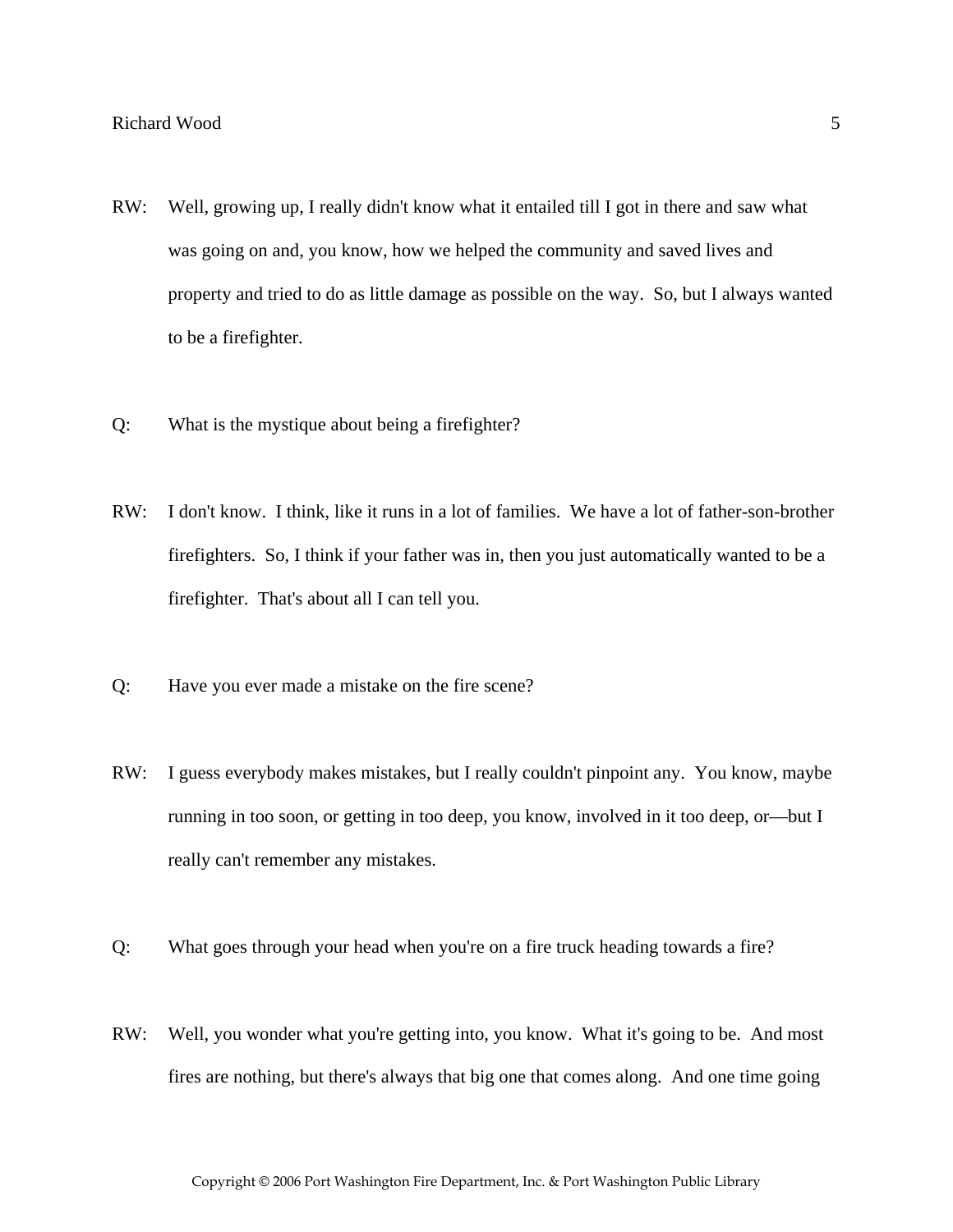down Shore Road, we were going to a boatyard fire. You could look across the bay and see all the boats burning up, you know. Then, the adrenaline builds up inside you, you know. And I guess there's a—there's a little bit of fear to it. I mean, if you don't go in a fire and have fear, then something's wrong (laughs).

- Q: Did you ever think you were going to die?
- RW: [No, but one of the worst days of my life, the fire up here in 1988 where we lost a fireman,](http://www.pwfdhistory.com/trans/woodr_trans/pnews881201_pz.pdf)  my son was in that fire and he got trapped in there. And he was only a rookie then. And the fire burned up behind him and this guy Bobby Dayton. And when they were inside, they—it just got too hot, and they got separated, and Scott, my son, he happened to see a window and he dove out. And it was the only window that had a fire escape. But the fire escape was red hot; they couldn't even go up and get him off. It was cherry, glowing. And Bobby, he never made it out. And it was kind of sad, you know. And I always worried more about my two boys when the fire whistle blows than I used to worry about myself. But that was kind of traumatic.
- Q: Is it more difficult when you have a whole family involved, rather than strangers?
- RW: Yeah, I would say, because like I just explained it, I never worried about myself. But now when I hear the whistle, I know my two boys, they like the nozzle too, so I kind of worry about them running into fires.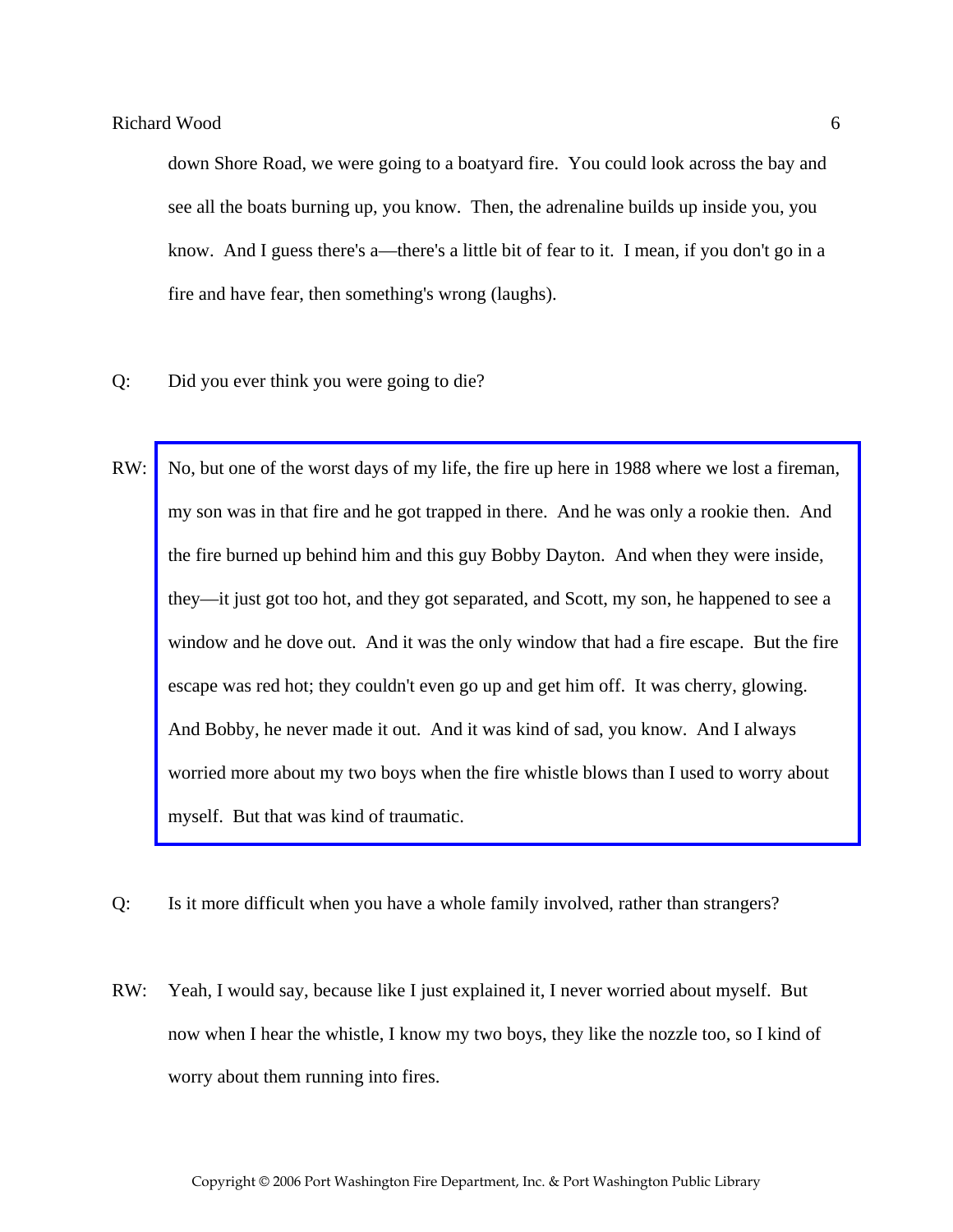#### Richard Wood 7 and 7 and 7 and 7 and 7 and 7 and 7 and 7 and 7 and 7 and 7 and 7 and 7 and 7 and 7 and 7 and 7 and 7 and 7 and 7 and 7 and 7 and 7 and 7 and 7 and 7 and 7 and 7 and 7 and 7 and 7 and 7 and 7 and 7 and 7 and

- Q: And how do you deal with that stress of worry?
- RW: It's just something you have to put with. I know. My wife goes kind of crazy, because of what happened with my older boy. But it's just something that you go there and you hope they come back out. Well, I hope everybody comes back out, but, you know, you're a little more personally involved when you have two boys in there. And they have no fear, my two boys, so that's what worries me. You know, they always want to be the first ones in, first ones on the nozzle. So, I guess the older I get the more I worry about them.
- Q: When that horn blows, what goes on inside of you? What are the emotions?
	- RW: Well—when I live on Adams—I still live on Adams, but when I was on Adams Street one block from the firehouse, the emotions were get dressed as fast as you can and get to the firehouse so you make the truck, because the trucks get out very fast. So the emotion was just get up, get going, and make the truck. So—but you really—you're not thinking about things, you know. You just want to get there and see what the fire is and get to it.

You're not sitting there thinking, well, what's going to happen, blah-blah-blah. You know, once you get there, you have to see what you have to do and what kind of fire you have and, you know, where the hydrants are and stuff like that.

Q: What scares you the most abut this job?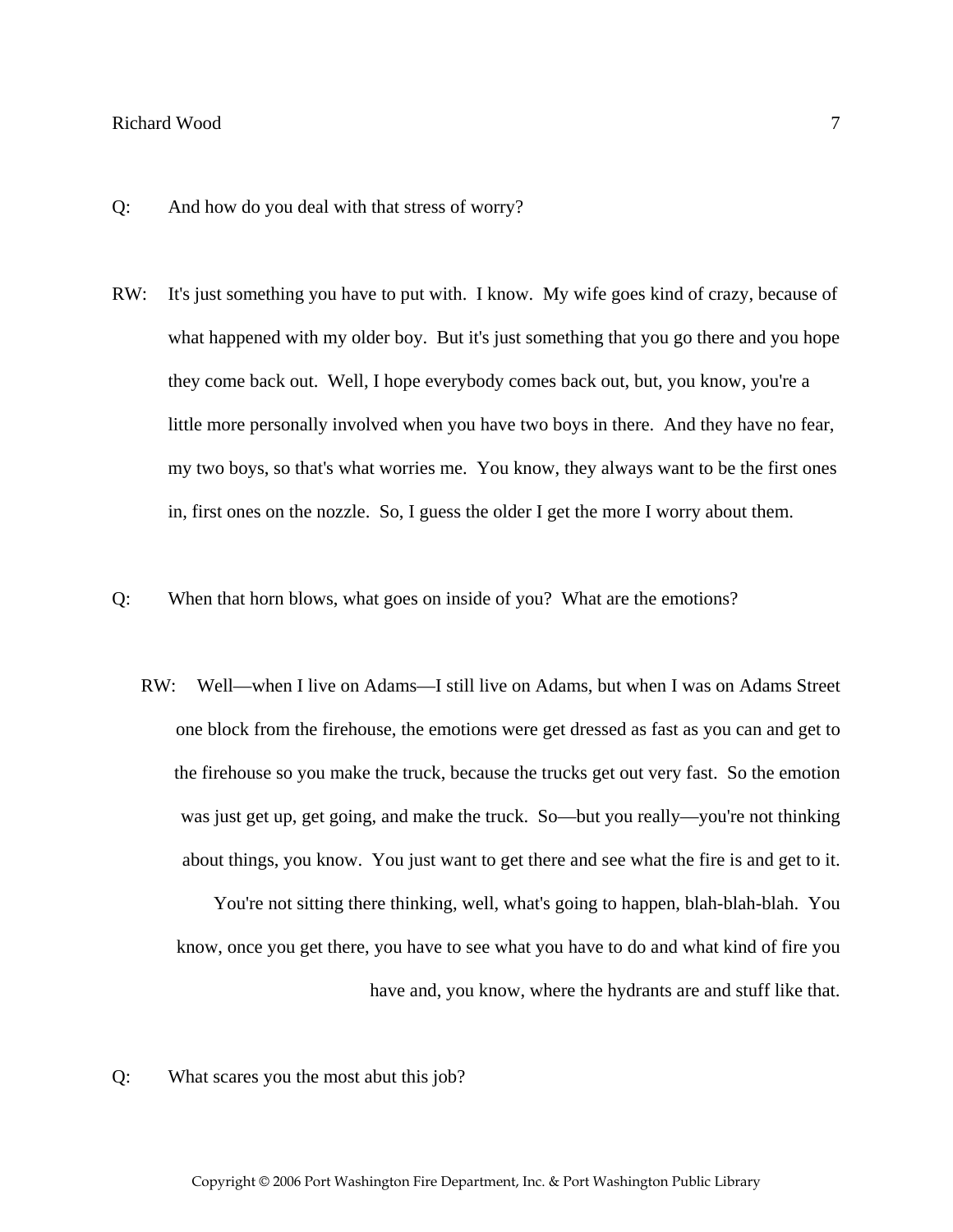- RW: Well, I don't think it's a matter of being scared. It's a matter of being—should be more cautious than what I was or what my two boys are. But I don't think anybody that's scared could do it, you know. You should have some fear, but to be just downright scared, that's—you have to, you know, have the right feeling for the job, I guess you should say.
- Q: Getting back to your experience as a rookie when you were injured ...

RW: Uh huh.

- Q: ... how did you deal with the injuries?
- RW: Well, they just took me to the hospital, checked me out, and checked my lungs for smoke. But one time, I remember we had a fire up on Reni Road. And it was in the middle of winter, in January. It was like ten degrees out. And then we had another call; it was all the way down in Sands Point. And I was riding up in the hose bed. And when we got down to Sands Point, my jaw was frozen. It was locked frozen, because I was wet from the other fire. And, well, they brought me back to the firehouse. I was the butt of some jokes and everything, and they gave me some hot tea and hot soup and thawed my jaw out (laughs).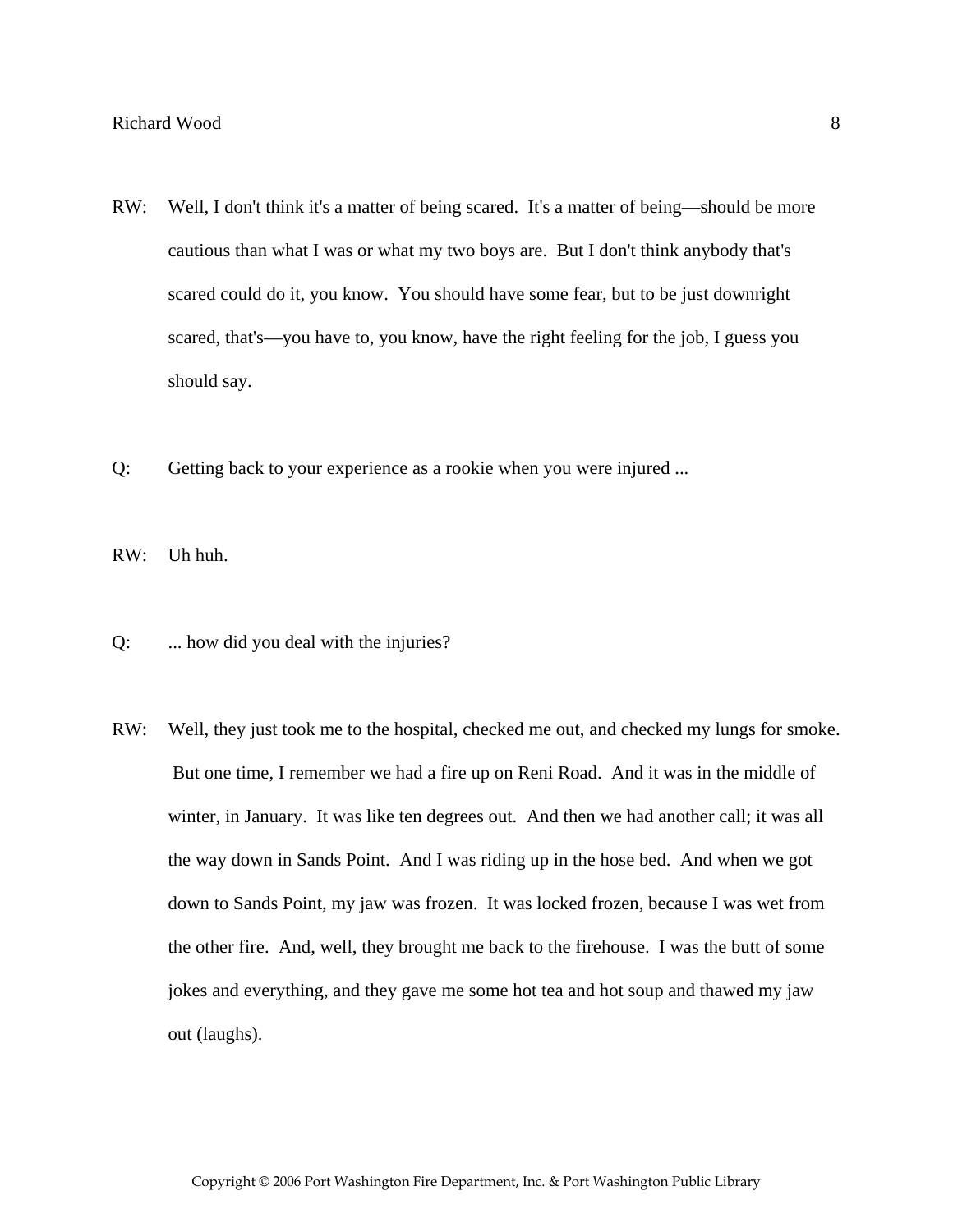#### Q: What were the jokes?

- RW: Oh, you know, "Now you got to keep your mouth shut," or, you know, "keep your mouth closed." Stuff like that, you know. Firehouse stuff. We always joked around. You make a lot of good friends in the firehouse over the years. There's a lot of camaraderie. So, but I haven't been injured too many times. Broke my toe once, but that's about it. I was lucky. I didn't receive too many injuries.
- Q: Did they give you a nickname?
- RW: Well, my last name is Wood, so my father is "Woodie." I'm "Woodie." My two sons are "Woodie." And they even call my daughter "Woodie." So, the whole family is "Woodie." So that's our nickname.
- Q: Did any other nicknames evolve from the frozen jaws?
- RW: No. No, none. No.
- Q: Have you ever disobeyed orders?
- RW: Not really (laughs). Not that I can remember. I guess in my fifty years, I disobeyed some orders, but I can't remember any orders I disobeyed. I would never disobey a direct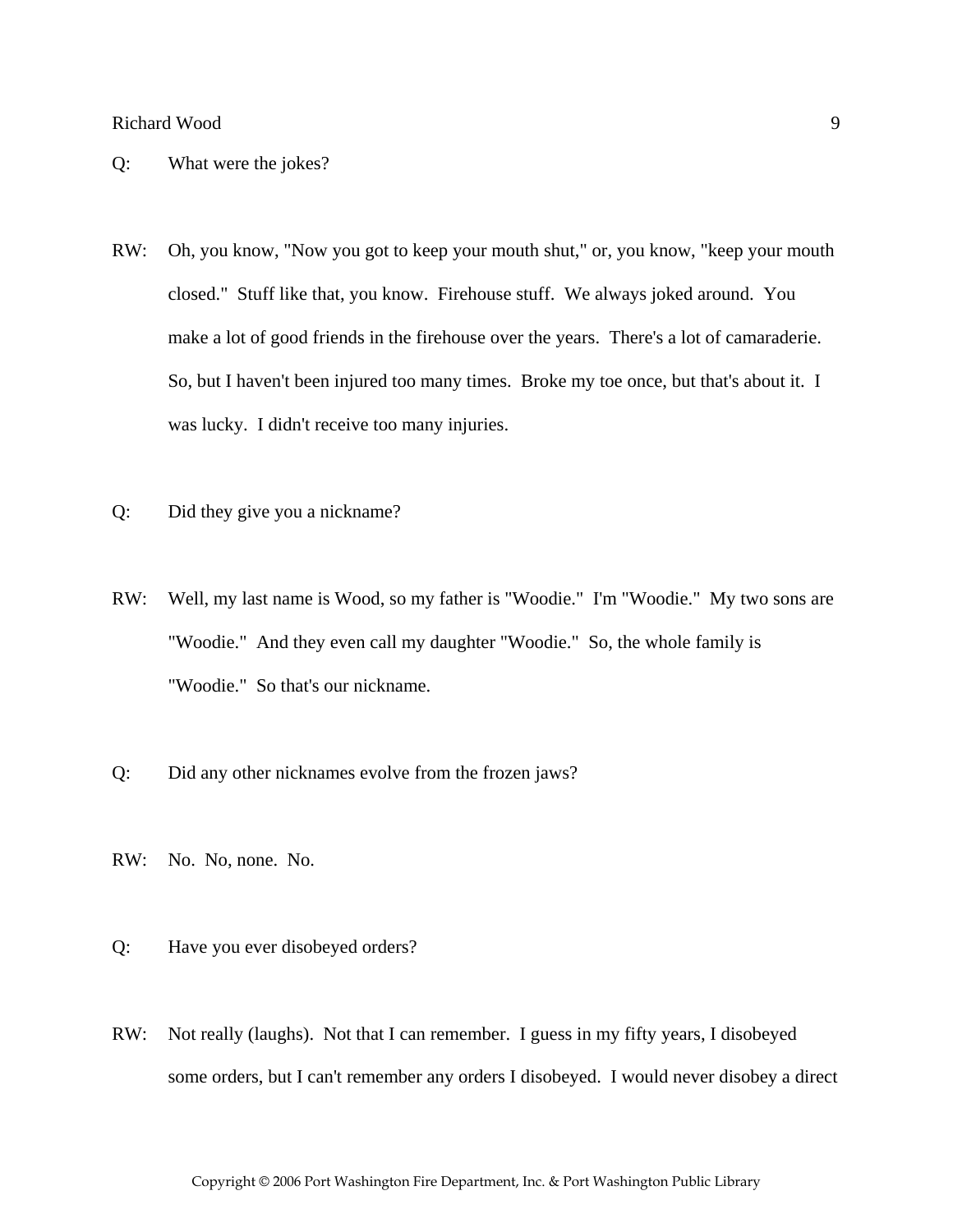order from an officer at a fire scene. You know, maybe staying in the firehouse after hours, or stuff like that, you know. Driving to a fire too fast or something like that, but nothing major.

- Q: What gives you the most pleasure about being a firefighter?
- RW: I'd have to think about that one a minute. Pleasures would be hanging out around the firehouse with good friends. And once a year we have a dinner dance, and the wives get to go and we have a good time. And then we have some picnics and other socials. And just getting together with everybody. And then, we have the racing team. I always wanted to be on the racing team. So, when I was eighteen years old, I joined the racing [team. And I'm still active with the racing team, to this day, helping them out and giving](http://www.pwfdhistory.com/trans/woodr_trans/peco_racing01_web.jpg)  them some advice and stuff. But, I was captain of the racing team back in the late '60s. And it's a competitive sport—the racing teams. You climb ladders and you jump off trucks, and hook hoses up and hit targets, and it's very competitive. It's all through New York State. And we competed against the other teams from Nassau County and Suffolk County, you know, and once a year we go to the State tournament. And when I was captain, we won the State tournament in 1969. First time ever for a Port Washington [team. And then we won it again in 1973. So I was kind of proud of that, but I always](http://www.pwfdhistory.com/trans/woodr_trans/pwfd_news047_web.jpg)  loved the racing team, which took up two, three nights a week. So, between the racing team, my job, working all the time, and doing my firematic stuff, it was pretty busy all these years.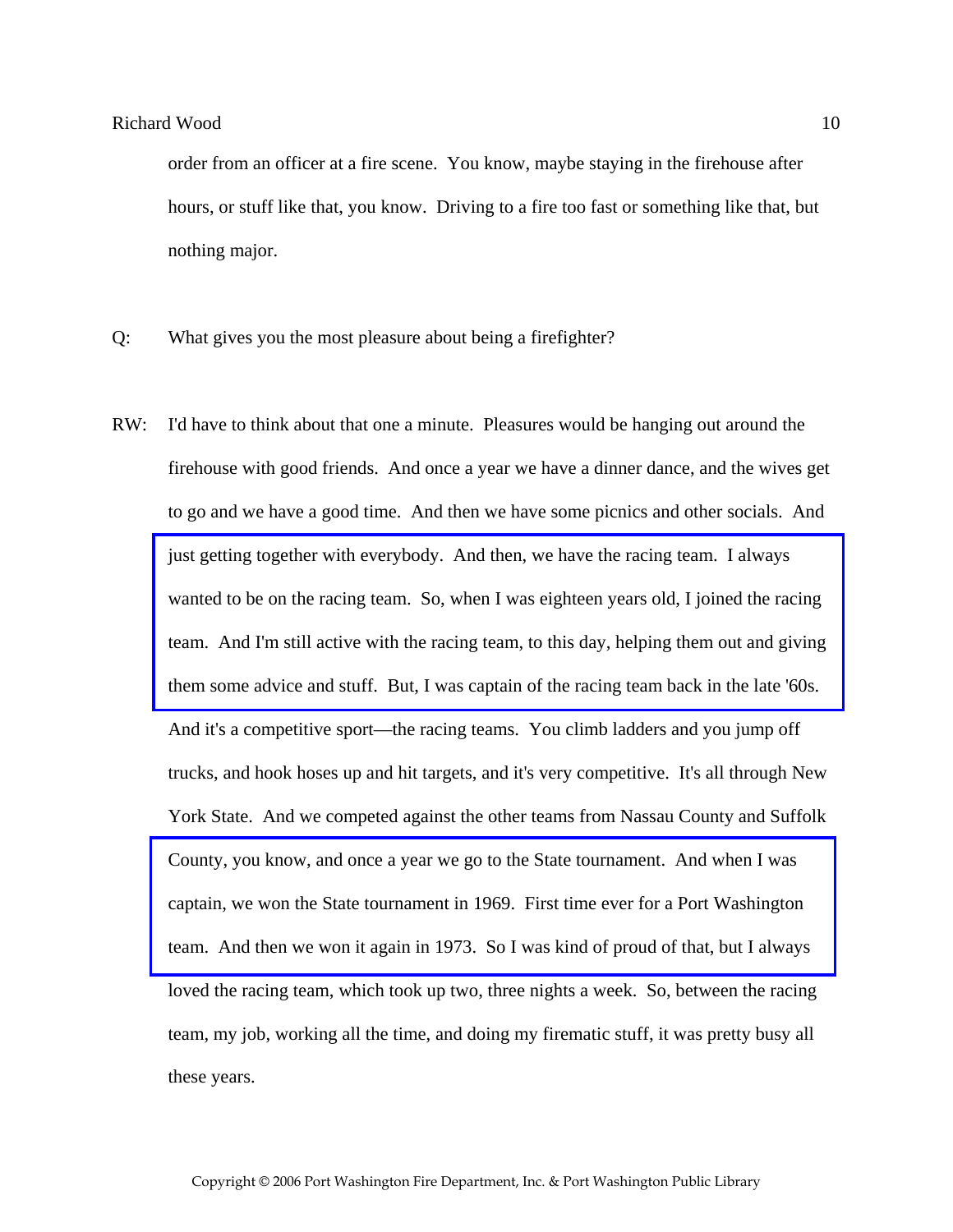- Q: Getting back to training, how do you—how do you instill the skills necessary, for instance, for the hose that you were ...
- RW: Well, when I first got in, the officer and the old-timers took you out and taught you how to handle the hose and hook it up and pump the trucks. And we used to set fires in the sand banks—oil fires. Or have a—set fire in the bulrushes down at Manorhaven. And you learn by experience. Now, they have very intensive training. They have a training center out in Bethpage. It's taught city firemen, you know. And they go two or three nights a week, and it's very intense training. It's not like when I first got in. A young fellow getting in the firehouse today, he's got to donate a lot of time, maybe two or three nights a week, for quite a few years. But the, you know, the training's very good.
- Q: How do you feel people look at u as a firefighters?
- RW: [I think the town appreciates the volunteer firemen. And then when we march down Main](http://www.pwfdhistory.com/trans/woodr_trans/peco_parades006_web.jpg)  Street, Memorial Day parade, then we get cheered and people are waving, and you feel kind of proud in marching down in that uniform, and you feel very proud for what you do. You really—if you want to join, you really have to be into it, help the community and spend the time there. It's just—it's hard to explain. But I feel proud. To this day, fifty years, I still feel proud, and I still go to fires. So, that's about it (laughs).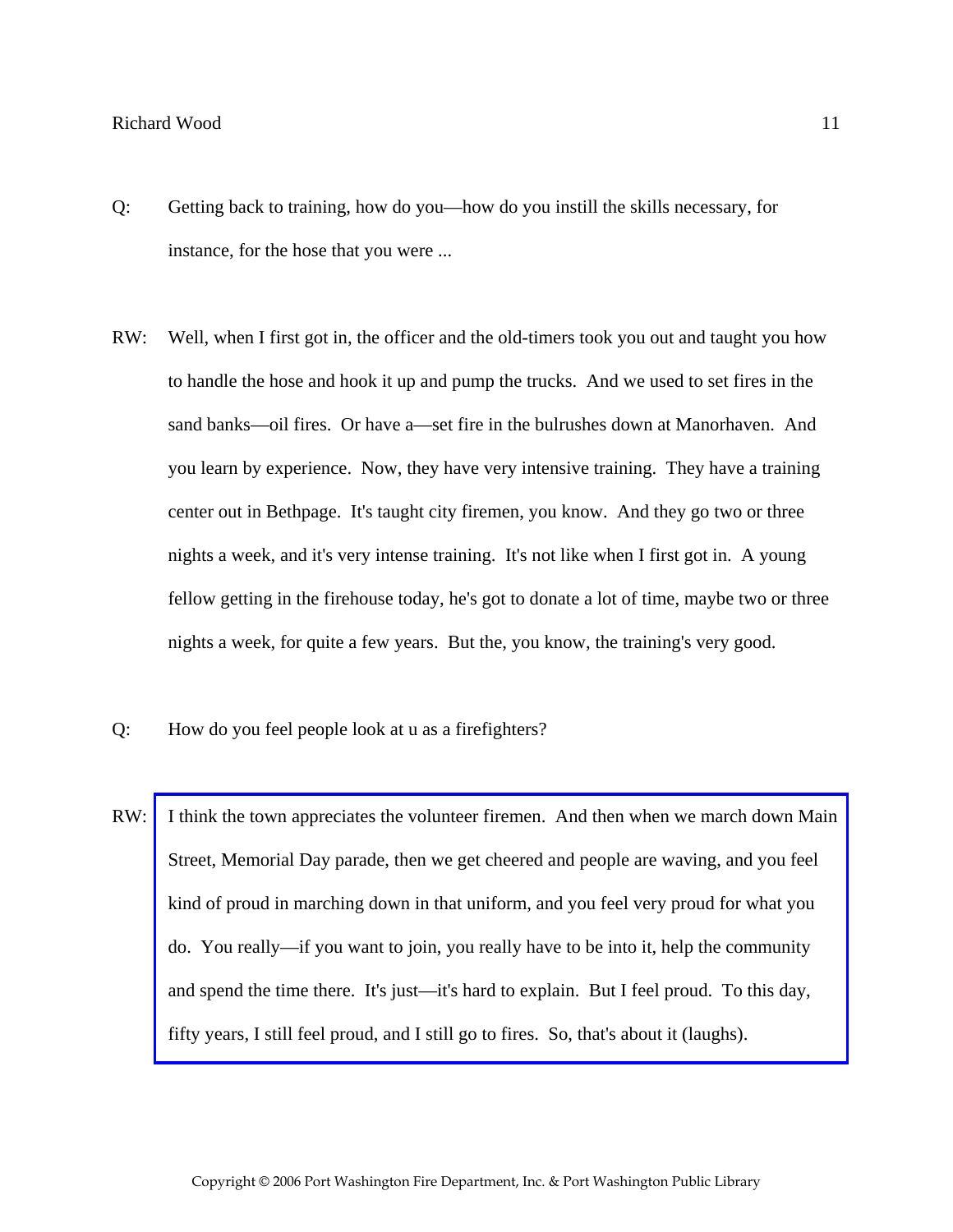- Q: Do you—how do you feel that the media treats you? The news when you are ...
- RW: I feel the Port Washington press treats us very good. I haven't seen anything negative about us. They always seem to be behind us, as the town people are behind us. And I would say the media treats us well.
- Q: What are preconceptions of the firefighters in terms of public.
- RW: Let me see. How can I answer that question? I think they expect us to be there when they need us and respond quickly and maintain the equipment properly. And I guess that's about it. We established the Fire Medic Company, I don't know the exact date. But I guess our ambulance is running over three thousand calls a year now, and that's a lot of calls. And they try to provide service twenty-four hours a day. They try to have somebody in the firehouse. And as the town grows, the more ambulance calls we receive. Years ago, we used to keep an ambulance in the garage, and we'd get an ambulance call, run up, take it out of the garage, throw a person in there, in the ambulance. Take them to the hospital. Now, they treat them right in the ambulance. Stabilize them. And there's a lot of training there, too. I think they go through like nine months of training to become an EMT. So they're doing a good job, and they're very busy.
- Q: The firehouse is the cultural center for firemen. How do you view it?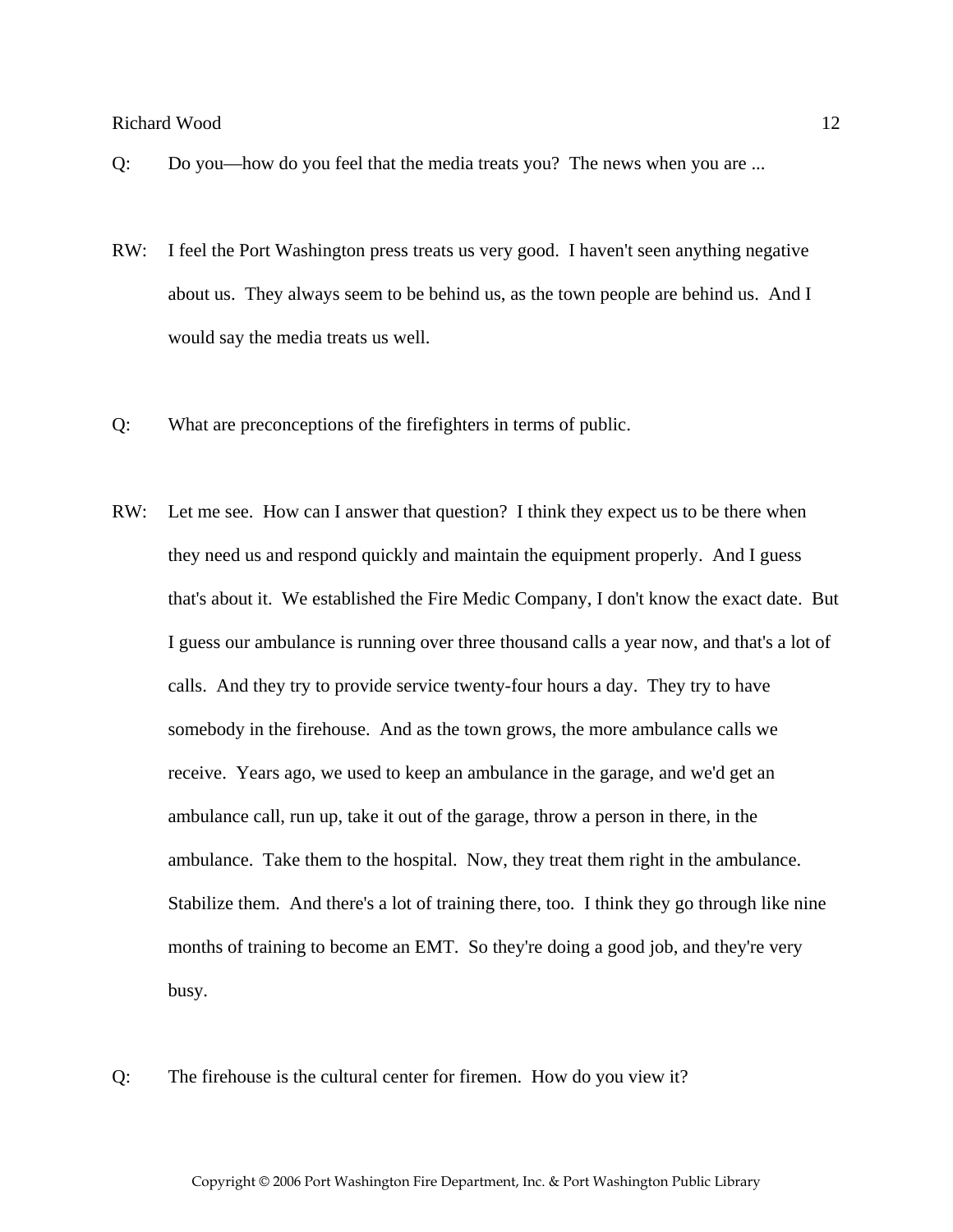- RW: Sometimes when you have nothing to do, it's a place to hang out. And years ago, we used to have the bar rooms and the parties and stuff, but there's no more of that, especially with we're getting sixteen, seventeen year olds now. So, there's no more bars or drinking or stuff like that. But, in fact, we just started a few years ago, an Explorer group, to bring these young kids in their teens, get them ready to become firemen when [they're seventeen. And they're doing well, but a lot of them graduate high school and go](http://www.pwfdhistory.com/trans/woodr_trans/pwfd_members010.jpg)  to college and don't come back to the town.
- Q: Is there such a thing as a routine fire for you as firemen?
- RW: Well, when the alarm goes off, you never can say they're routine. You always have to think that you're going into a working fire till you get there and see what you have. But now we have a lot of recorded alarms, and there's a lot of alarms in houses and factories and buildings, and sometimes the wind'll set them off, or something will set them off. So we respond to a lot of recorded alarms that aren't anything. But you still have to go, because it could be that one time that it is something. So, there's really—I wouldn't consider anything routine till you get there and see what you have.
- Q: Your worst day—getting back to your worst day, how did you control your emotions?
- RW: Well, when I—I happened to be—that was the day after Thanksgiving, and I was sick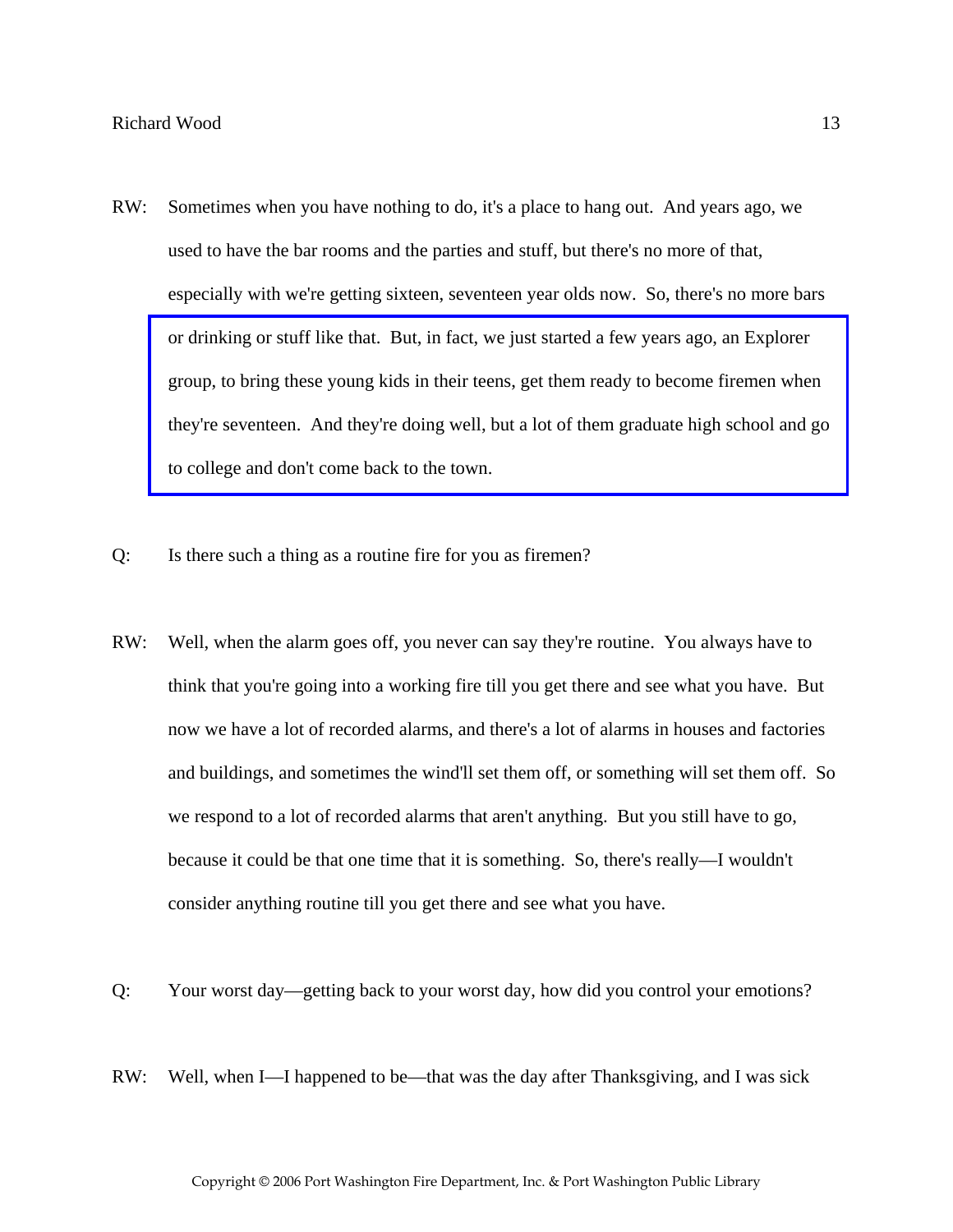that day and I didn't respond to the fire. And then, I heard over my radio, I heard that the fire was really bad, and then I heard a May Day from Bobby Dayton who was in with my son. And my son was home at the time, and I knew that he was going to be in that fire, too. So, I ran up the hill. I lived on Adams Street. I ran right up the hill, and my son was already out and in the ambulance. And I sort of felt relieved, but I put my gear on and did what I could to help out at the fire. And then my wife came up, and she went to the hospital with my son in the ambulance. And then I found out later that Bobby Dayton had died in the fire. It was kind of—well, it was really very emotional, because I don't think we've had too many, since I can remember, volunteers that died in a fire. A couple of guys had heart attacks, but I think he was the first one that died in an actual fire. And—but when I was—back in the '60s, I think, we had a fire on North Court, down off [of Plandome Road, and three children got burned up. The fire was very late at night, and](http://www.pwfdhistory.com/trans/woodr_trans/pwfd_fires07.pdf)  the whole top floor went out. And when I got down there, I was going up the stairs and another fireman was coming down. He handed me this young child, and I took him out on the lawn and I was giving him mouth-to-mouth CPR. But he was gone. And we lost two others that night. And after it was all over, the excitement, the next day, the next morning—the fire lasted all night—we were cleaning up, and all I could think of was my own children I had at home. And, you know, I just kept thinking thank God it wasn't them. It could happen to anybody. And that was—that was kind of bad, too.

Q: Has it taken a physical toll on you?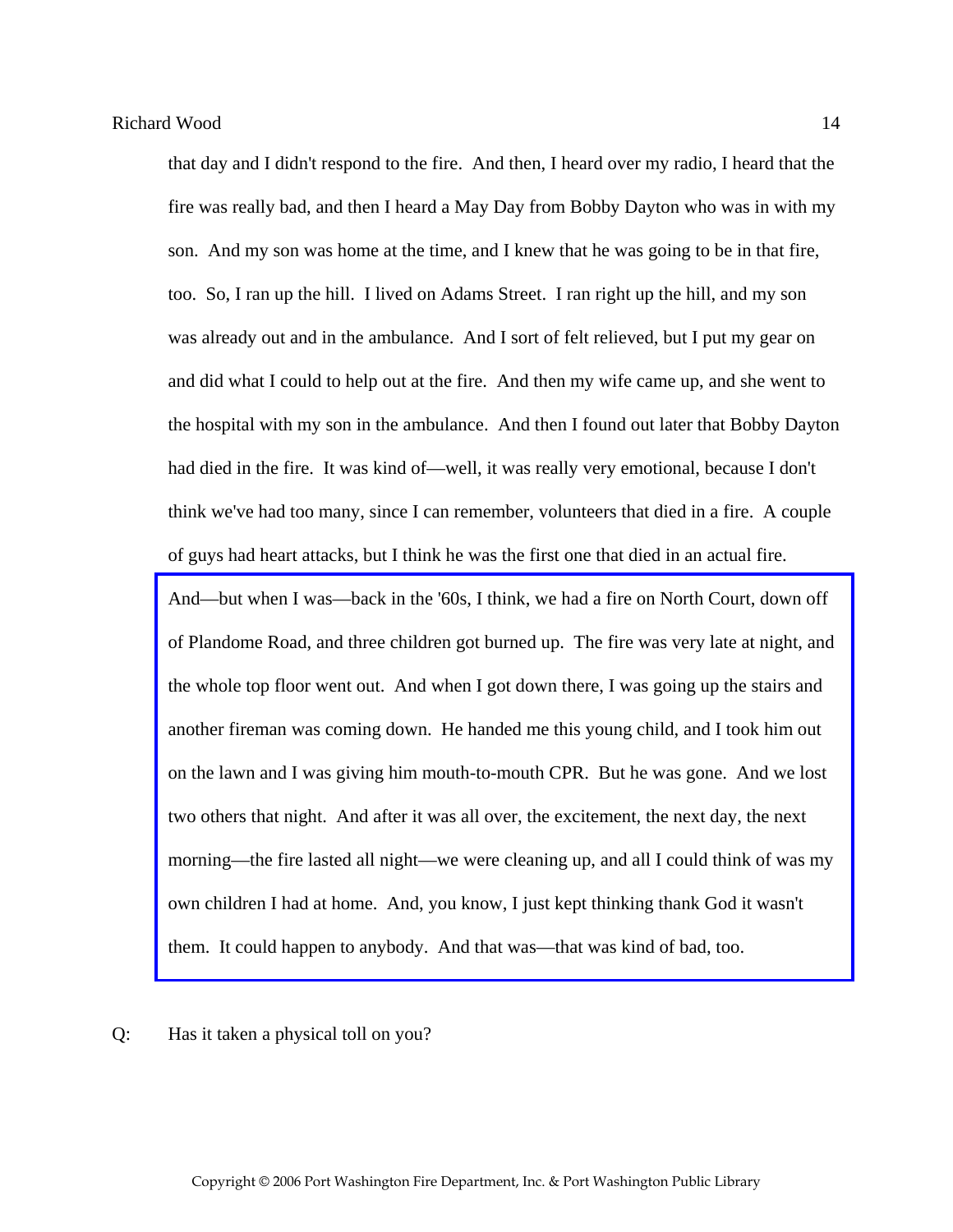RW: I think more in a mental toll. You know, that fire's still set in my mind. And I think that fire was way back in the early '60s. I don't know the date, but that's the fire I remember the most besides the one on Main Street where my son was in. But then, we had that had a fire up on Reni Road where a woman came out of the house, and she says, "My husband. My husband. He's over in the left bedroom." So we went into the left bedroom, and she meant the right bedroom. And when we got him out, he was gone from [smoke inhalation. And there's been a few other deaths. Over on Bayview Avenue where](http://www.pwfdhistory.com/trans/woodr_trans/news_cocks243a_web.jpg)  a couple of guys got caught in a basement fire. Not firemen, but, you know, residents living in the basement. And they were unable to get out. And when I was very young, Christmas day we responded to a car fire up on Port Washington Boulevard and Stonytown Road. And when we got there, the car was totally involved, and the guy was pinned in and he just burned right up. And that was how I started my career out. That was the first death I can remember.

#### Q: And how did you feel with your first death?

RW: I just felt, wow! This—you know, I never thought at all why, you know, since joining, you know. I guess I was in about eight or nine months, I didn't think I would ever see something like that. And as the years went by, you do see a lot of stuff that, you know, that get to you. But when it's a child, it bothers me the most. That's about it, I guess. Now, we've had some big fires. Renga Brothers. It was a building up on Port [Washington Boulevard across from the old A&P that burned down, and then the](http://www.pwfdhistory.com/trans/woodr_trans/pwfd_news051.pdf)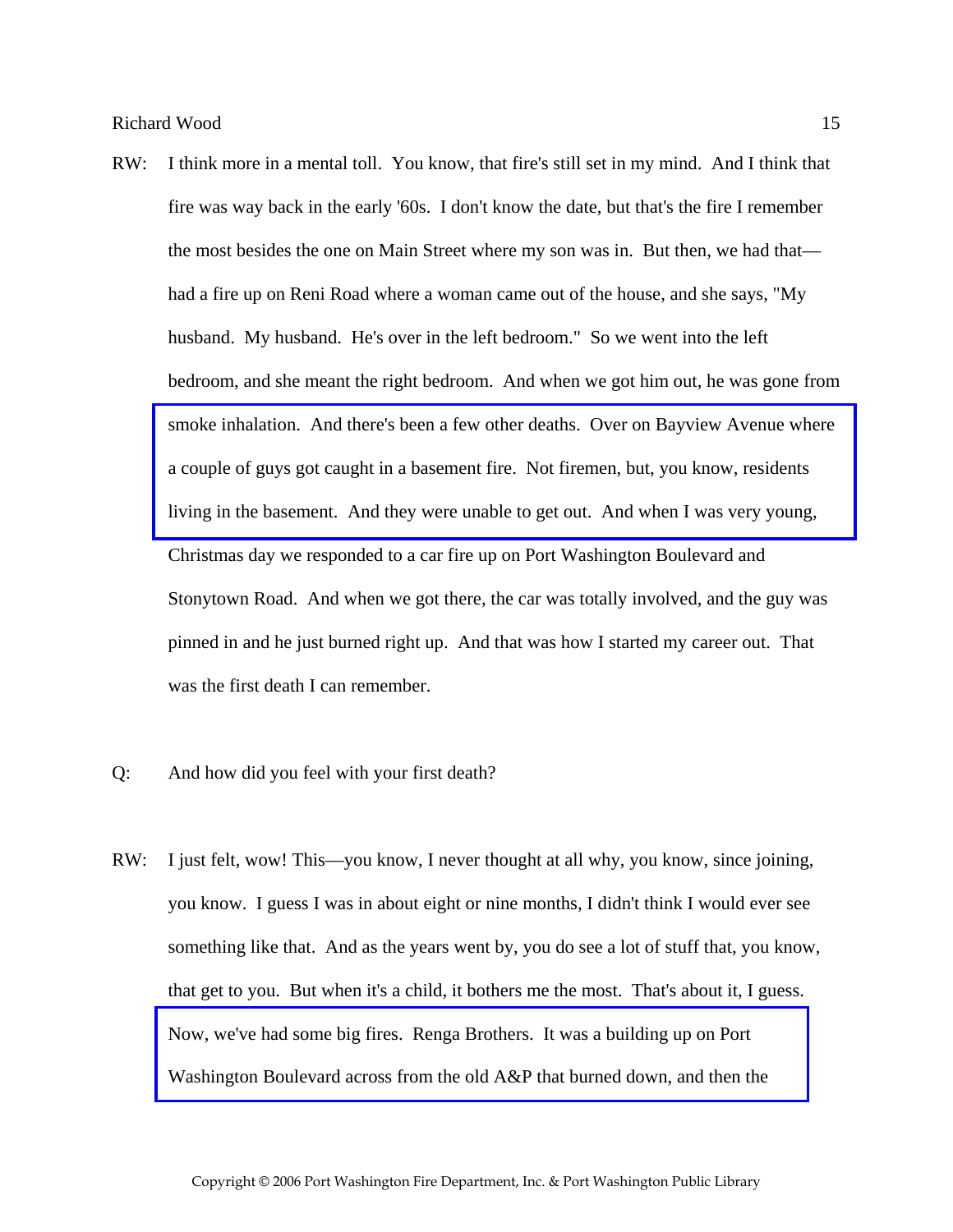[Manhattan Food Store. That burned down.](http://www.pwfdhistory.com/trans/woodr_trans/news_cocks_mfood1970.pdf) A lot of big houses in Sands Point, you know. They went up. And in all sorts of weather. You're out there freezing, or in the summer you're perspiring, you're hot. But you seem to remember the big fires. I guess it's natural, more than anything else. Especially the ones where there's a death involved. You respond to a lot of car accidents, you know. A lot of fatality car accidents and stuff like that. It's not—it's not nice to see, but you have to do it.

- Q: How do you objectively see yourself as a firefighter?
- RW: Now?
- Q: Yes.
- RW: I see myself as a fifty year member who wishes he could still run in with the nozzle, but he can't. So I'm proud of what I accomplished, and I'm proud of being an active fireman all those years, because we have a lot of fellows that, you know, after ten, fifteen years, they move on or move out of town or lose interest. But I'm kind of proud of what I accomplished.
- Q: What is the difference between you and those that leave?
- RW: Dedication. That's what it is; it's dedication. And a lot of people, you know, a lot of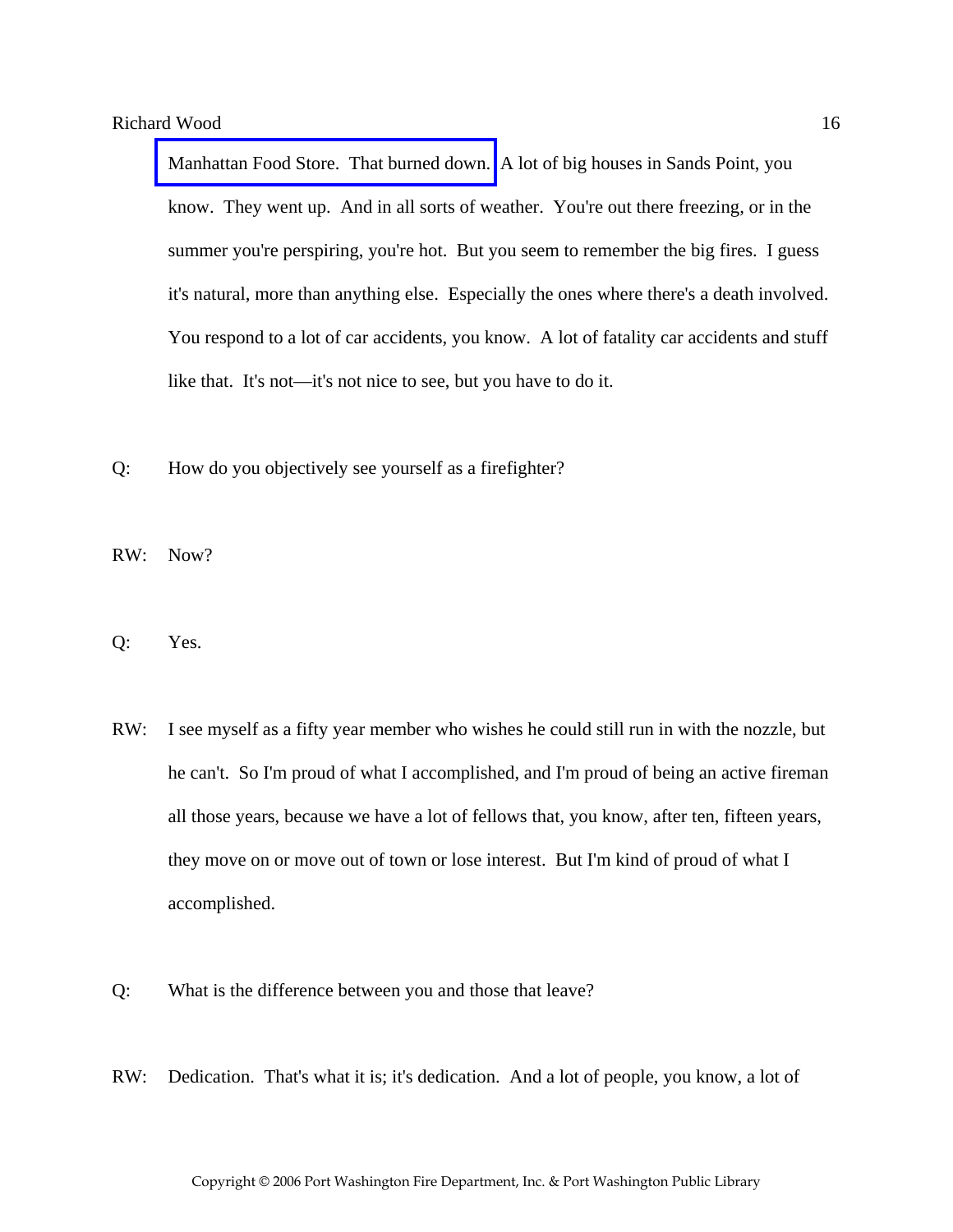guys, young guys, they get married and they have families, and their wives don't want them to spend all their time at the firehouse. And so I guess for family reasons they they leave. But, you know, my wife, she was nineteen when I married her. I was twentyfour, and she--that's her way of life, our way of life. And, you know, besides working and running out to fires and being on the racing team, I wasn't home too many nights a week. But we had a good marriage, and it lasted forty-three years (laughs). So, I guess you have to have a good woman behind you to stay in fifty years.

- Q: How did your children see it?
- RW: Well, my children were like me. The two boys growing up, they wanted to be firemen. But they—you know, when they were kids, they went to the racing team tournaments, and they went to the parades, and they went to the picnics, and they went to the firehouse on Sunday mornings with me and climbed all over the trucks. And then, it was part of their life, too. So, growing up, they had no problem with it, you know. Even though Dad wasn't home all the time. But I guess they were kind of proud that Dad would run out and go to fires. That's about it, I guess.
- Q: Did you feel you missed their youth?
- RW: No, not really, because I spent time with them. We got involved in sports with all three of them. And all my kids played sports, and we traveled on weekends. And I probably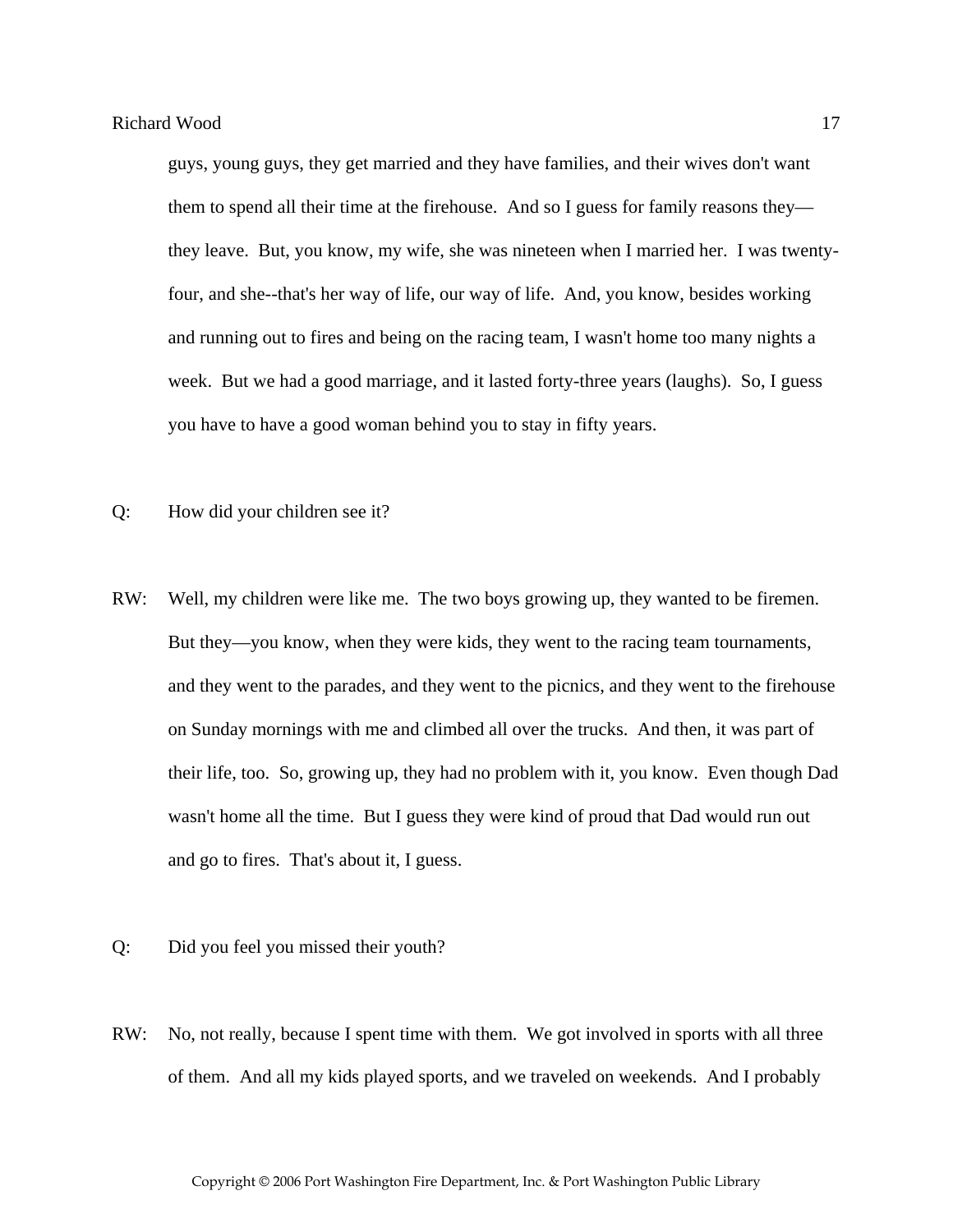missed their youth from Monday to Friday, but on the weekends, the whole family was together, and, you know, I'd come home at night and we'd play and, no, I don't think I neglected my family.

- Q: What makes a good firefighter? What makes a bad firefighter?
- RW: Well, I don't know. Like I said before, a good firefighter is one that's dedicated, willing to donate the time. And I would say a bad firefighter is a guy that comes late to a fire so he doesn't have to go out on a truck. He just signs in. Or one that just does enough to stay in. Like we have a point system. You have to make so many points. Or one that just doesn't care at all, and they usually get thrown out.
- Q: How many have been thrown out?
- RW: Oh, I have no idea. We've had fellows thrown out, though. We've had quite a few thrown out. Everybody gets voted in, but, you know, they have a probationary period. If you don't make your probation, you get thrown out. And then, there's—you're in like one to five years, there's the point system. And as you're in longer, you don't have to make as many points. But we have a point system that keeps, you know, guys that want to stay in, it keeps them in.
- Q: How does the point system operate for you?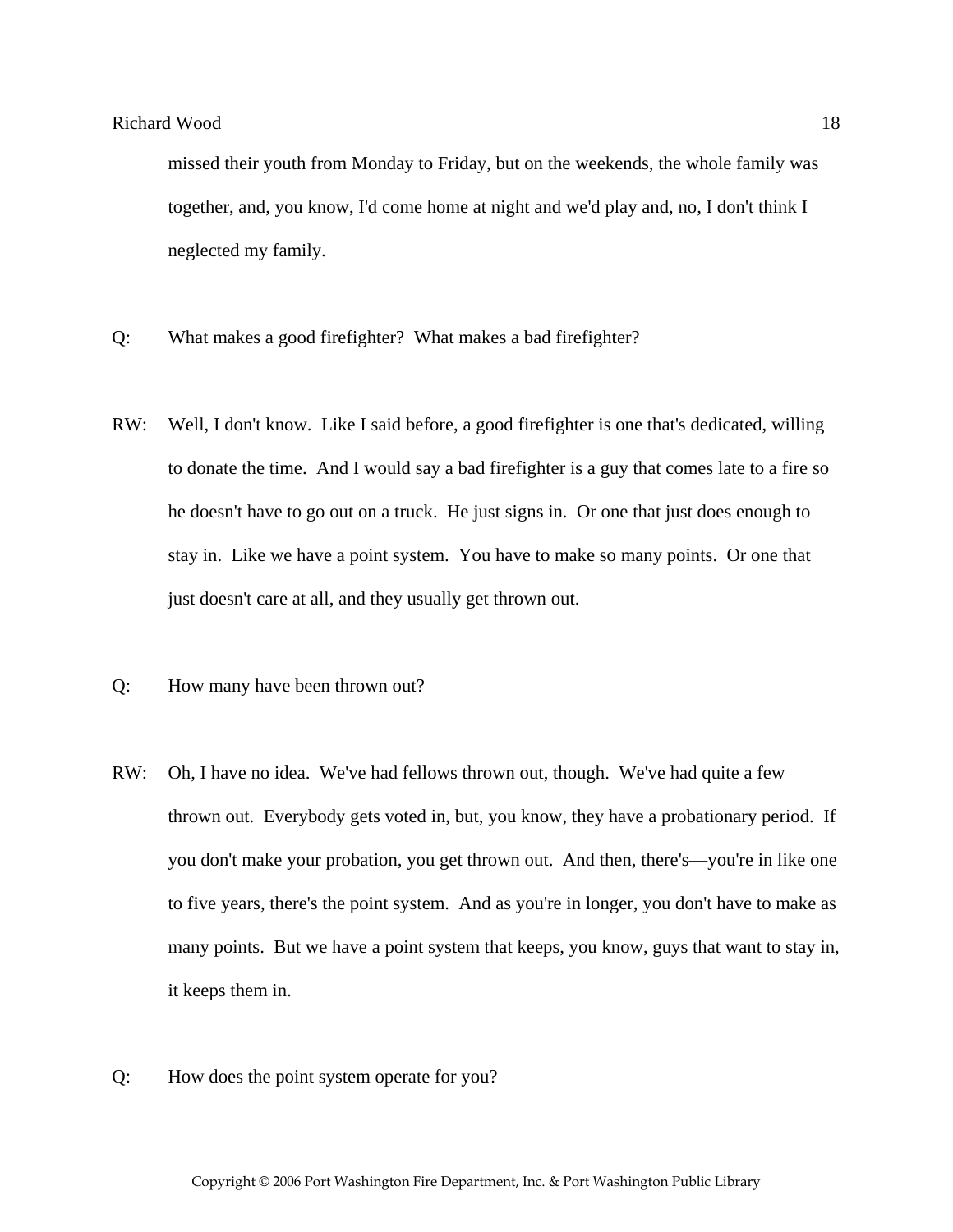- RW: Me? Right now, I don't have to make any (laughs). After fifty years, I don't have to make any points. So, I pride myself on making the points, you know. And I beat out a lot of the younger guys in points. But I live close to the firehouse, too. So, I'm always available, you know. But fifty years, now I pick and choose. Sometimes when it's ten degrees out and I know it's a recorded alarm, and I'm hoping it's not anything, I sort of skip that fire. But I think I'm entitled to that.
- Q: What makes the difference between the young men that are now coming in and your generation? What are the differences?
- RW: I hate to say this, but I think, me being an old-timer, I think we just had more dedication in those days. We were willing to give up our dinners, running out on Christmas or Thanksgiving and New Year's. And giving up parties and family stuff to go to fires. Whereas now, I don't know whether they have that in them anymore. Don't get me wrong. We have a lot of good young people in the firehouse, but I don't think the dedication is here now that it was fifty years ago. But that's only my opinion.
- Q: How do you see the younger volunteers in the firehouse culture as against the older ones in the firehouse culture?
- RW: Well, we sort of mingle pretty good. I mean, the older guys accept the younger guys, and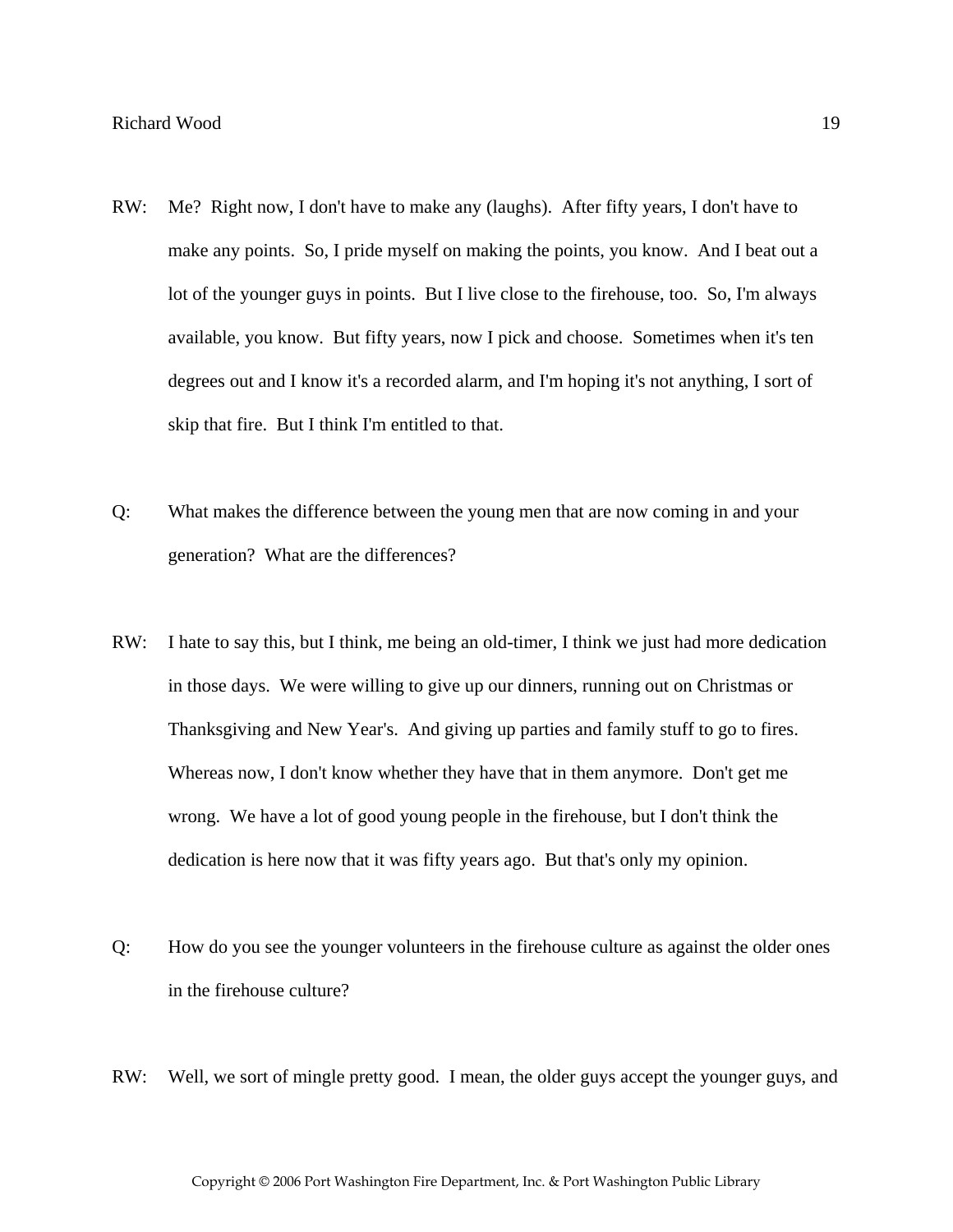the younger guys accept the older guys. And, you know, we joke and kid around and attend meetings together. And I don't think really there's a separation there.

- Q: Do you have any good jokes to tell?
- RW: No, not really (laughs). I don't have any jokes (laughs).
- Q: Do your trucks have nicknames?
- RW: No, not really. They're all numbered. And years ago, our Protection Engine Company was the Protection Rangers, so they put the rangers on the trucks. That's—actually, the Rangers, that's Protection's nickname. Atlantic's is the Rowdies. Flower Hill is the Runts. We all have nicknames, and they put them on the trucks. But each individual truck doesn't have a nickname.
- Q: But do you have any nose art like airplanes do? You know how they put some word on the airplane?
- RW: Protection doesn't. Atlantic's has a—well, they have a picture of a fireman with a hose and a long shirt and a helmet over his ears. Flower Hill has pictures of a runt, because [they're the Runts.](http://www.pwfdhistory.com/trans/woodr_trans/fhh_artifacts004.pdf) But I don't think we have any special pictures on the trucks.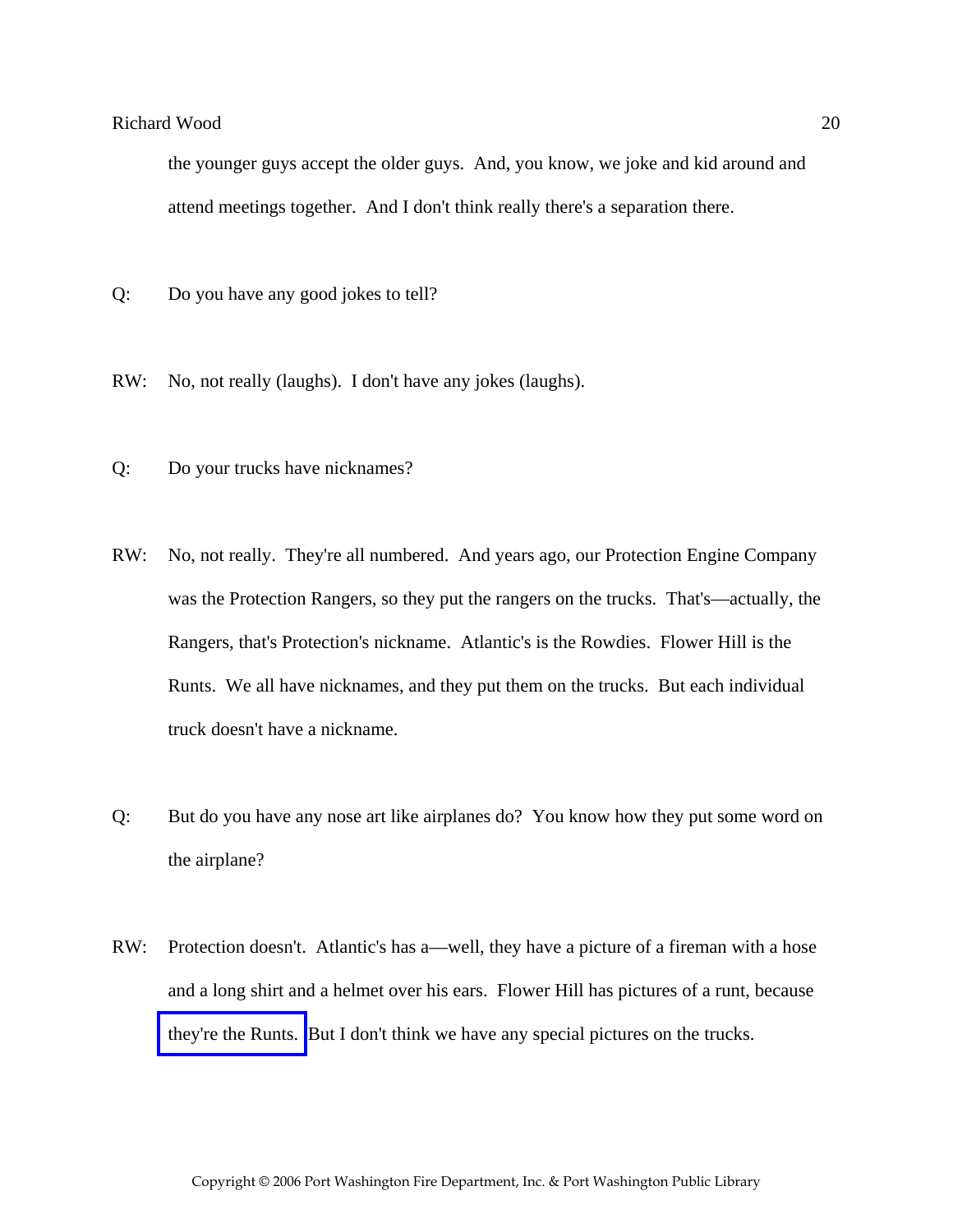- Q: No art on the truck?
- RW: Well, we have gold leafing with "Protection" and, you know, "Fire Department," and stuff like that. And then we have flags on the trucks, but there's no particular pictures that I can remember (laughs).
- Q: So you have no other art in your firehouse or in the fire trucks?
- RW: Well, in the firehouse, we have a big mural of the Willowdale lumberyard fire. It takes up the whole wall.
- Q: No, I meant art, in terms of nose art, such as ...
- RW: No. A lot of pictures and trophies, but no nose art.
- Q: Have you ever been interviewed for your firefighting capability?
- RW: Well, I was interviewed about the racing team, the tournament team. We formed the Road Runners, which was a combination of all three companies to form one team, because we had three different teams, and we decided to get together and form one team and build a strong team. And that was back in the—'67 or '68. And you meet a lot of people over the years from other departments throughout the state and the county. And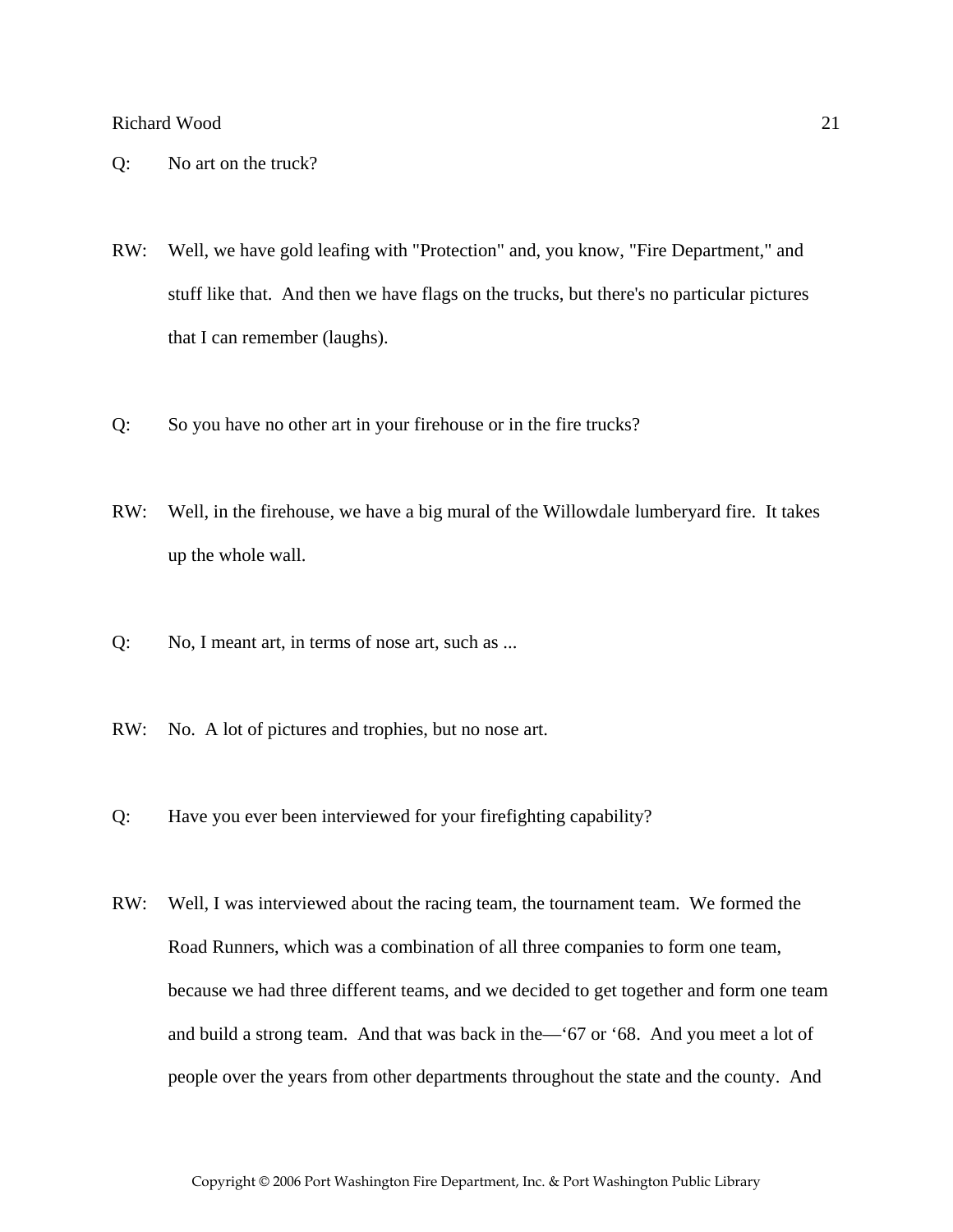about two weeks ago at Flower Hill, we sent out letters about anybody that used to race or be on the racing team, we're trying to form an alumni. And one of the fellows came there from one of the TV stations. I think it was channel 21. And he interviewed us once again, the old-timers—about the, you know, the drill teams and what happened in years past. And we just—it was like we sat around at a round table and we just kind of threw out stuff, and about two weeks later it was television, so I was on television. But that was all for the drill team, the racing teams, and everything. Which is—it's very competitive. And you mentioned skills before. That's where you have your skills. You have to jump off a moving truck, hook the hose to the hydrant, and then the truck keeps going, laying the hose out. Then two fellows jump off on the other end and they bring the hose. One fellow puts a nozzle on, then he hits a target about fifty feet away. And then there's you jump off a truck, dig a ladder into the ground, and you have a ladder climber that climbs to the top. And then we have a bucket team, where you run up. Four guys go up, one guy and the top three on the ladder, and you hoist buckets up and fill a fifty gallon drum, and they time that. So it's very competitive, and it's been going on for years and years. And, to this day, the tournaments and the drill teams are big, especially in Nassau and Suffolk County. And they get maybe four of five thousand people at these tournaments and they have stands, permanent courses. And I was involved in that ever since I joined. Like I say, I still help them out now. So that was—I was very proud to be on the drill team. And that's—growing up, that's what I wanted to do too. Join the Fire Department and join the drill team. So my father, he was a driver and a ladder climber. And then, we had the softball teams, and we had a lot of championship softball teams. In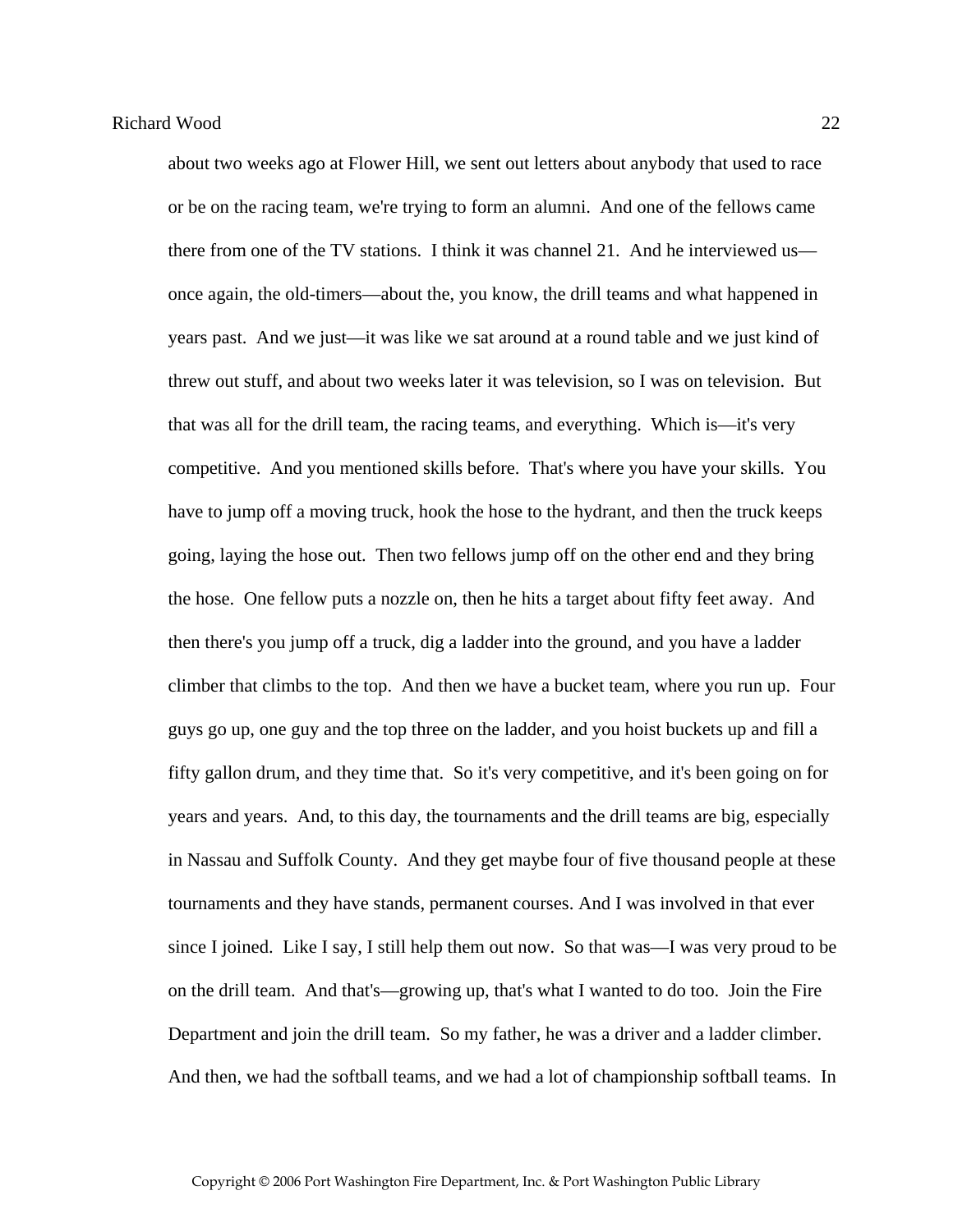fact, our team won—last year, they won the New York State championship. The New York State tournament they have up in Hudson where the Firemen's Home is. And my oldest boy is on that team, so we won that State about seven or eight times. We always had good athletes in Port Washington, and we were very competitive, both in softball and the drill teams.

- Q: Are your sons now on the drill teams still?
- RW: No. My oldest boy was on for a while. And he's an officer in Port Washington. He's a policeman in Port Washington. And he plays softball, and he's played hockey all his life, so he's pretty busy. He didn't have time for the drill team. And my little guy never got involved in the drill team. But he's involved in a lot of other stuff, but he never joined the drill team. And he's getting married, so I think that's one of the reasons he doesn't go on the drill team to the state.
- Q: How are the individuals appraised of their skills, their individual skills, when they're training? And how have you been appraised?
- RW: Well, I think you're appraised by what you do. And naturally the point system. If you don't make your points, you don't stay in. They appraise you with the point system. But, I really don't know how you're appraised. I think nowadays, the rookies, it's all, you know, when they show up, and the points and fire schools. And I think there's a lot more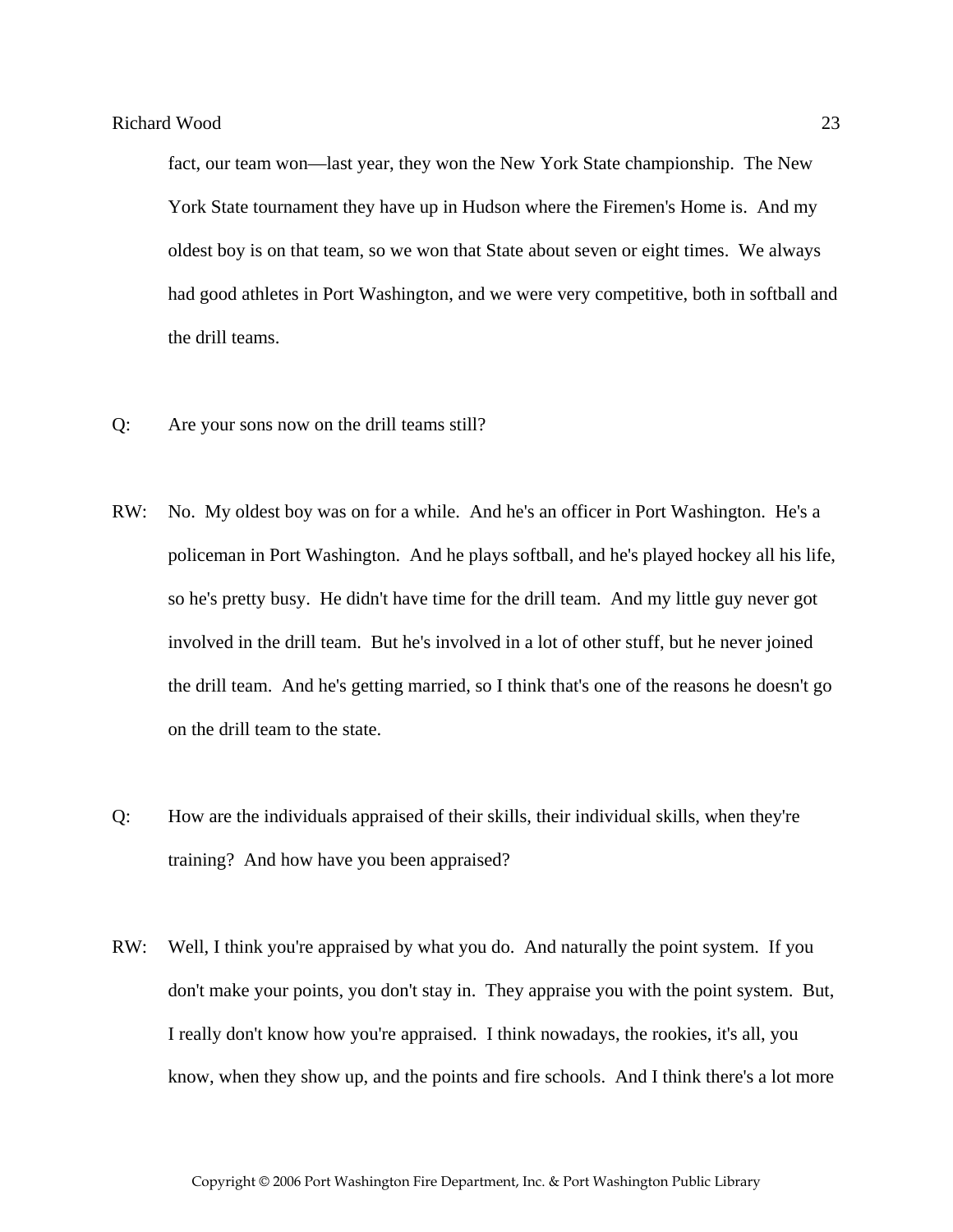appraising going on today than there was when I got in. When I got in, you just responded and went to fires and made your points. And there's a good social life, too. It's not all work.

- Q: Can you explain the point system?
- RW: No, because it keeps changing. But you get so many points for a fire, so many points for a meeting, so many points for a fire school, so many points for a parade, so many points for a funeral. And you combine all those points to make what you have to make. But you have to make a certain percentage of fire points. You can't make it all on parades and, you know, other events. You have to make so many fire points, which is the way it should be.
- Q: What is the maximum points you have to get?
- RW: I don't know what it is now. I'm not familiar it. See, I'm ...
- Q: When you were a fireman?
- RW: I think it was a hundred a year. You got two points for a fire, one point for a meeting or parade or something. But don't quote me on that. It's fifty years ago.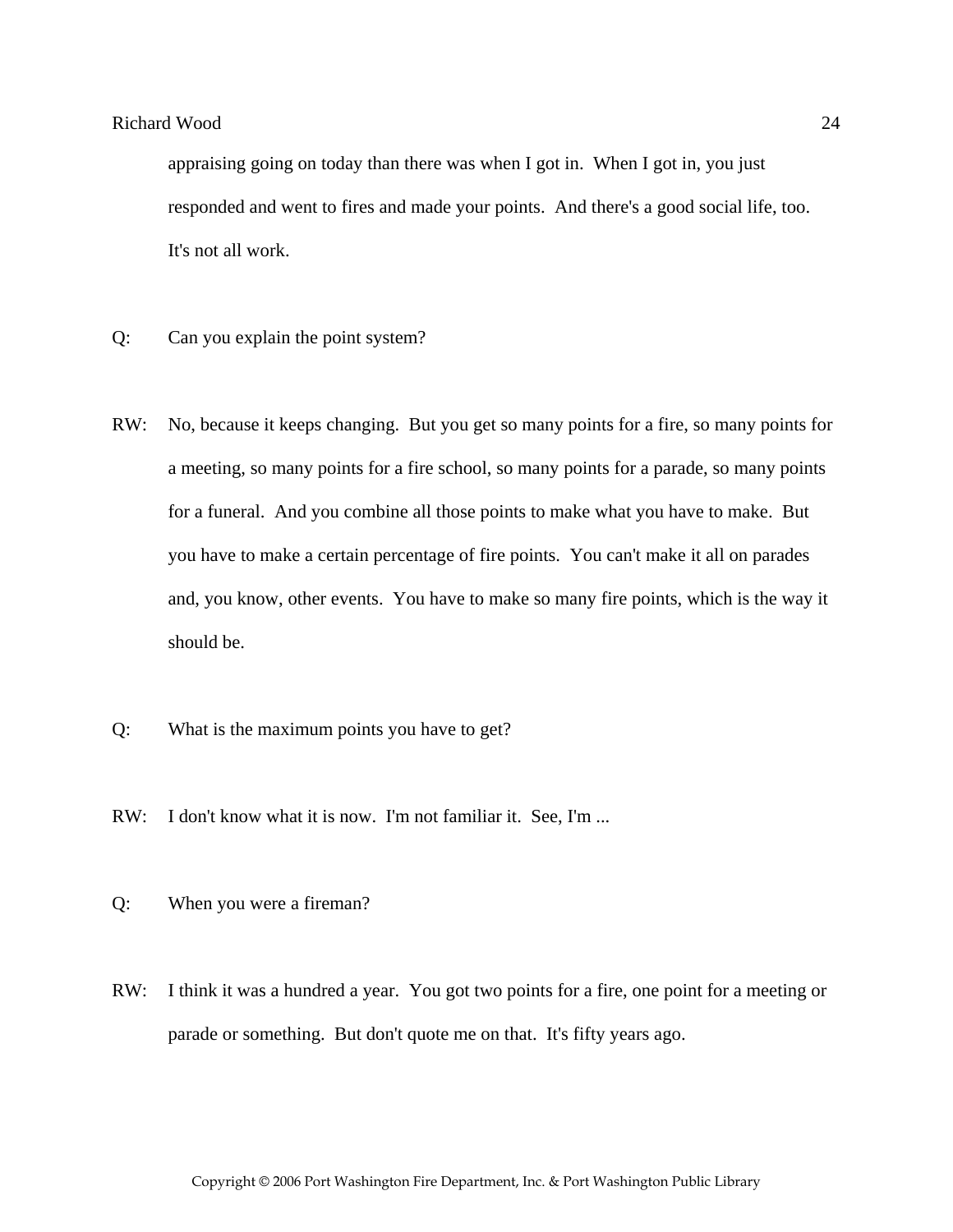- Q: Are they still point—assessing you with points now?
- RW: No. At Protection, after twenty-five years, you're exempt from everything, which I don't believe in, because I was forty-three years old when I had twenty-five years in. And, you know, I was still very active and still running into fires. So I don't think somebody with twenty-five years should be exempt ... [WHISTLE BLOWS] ... There goes the whistle now (laughs). In fact, I have my pager, and we'll see where the fire is in a few minutes.
- Q: So you still jump up from the dinner table to go, if it moves you?
- RW: Yes. Yes. And my wife is still used to it. I mean, many a Thanksgiving dinner, I left the table. And Christmas. And, in fact, St. Francis had a big fire one Thanksgiving Eve. And one Easter Eve and it went into Easter because it went after midnight, the Sands Point Golf Course burned down. And we spent a lot of holidays, a lot of Sunday dinners, but it was just like normal. It's something you did. Your wife, you know, put the dinner on hold, and when you came home she had it waiting for you. The kids ate, and they went to bed (laughs), but just part of the thing. Never gave it a thought.
- Q: What are the major differences today as opposed to when you, in terms of the changing technique ...
- RW: Well, the trucks are more sophisticated. The breathing equipment is better, and the turn-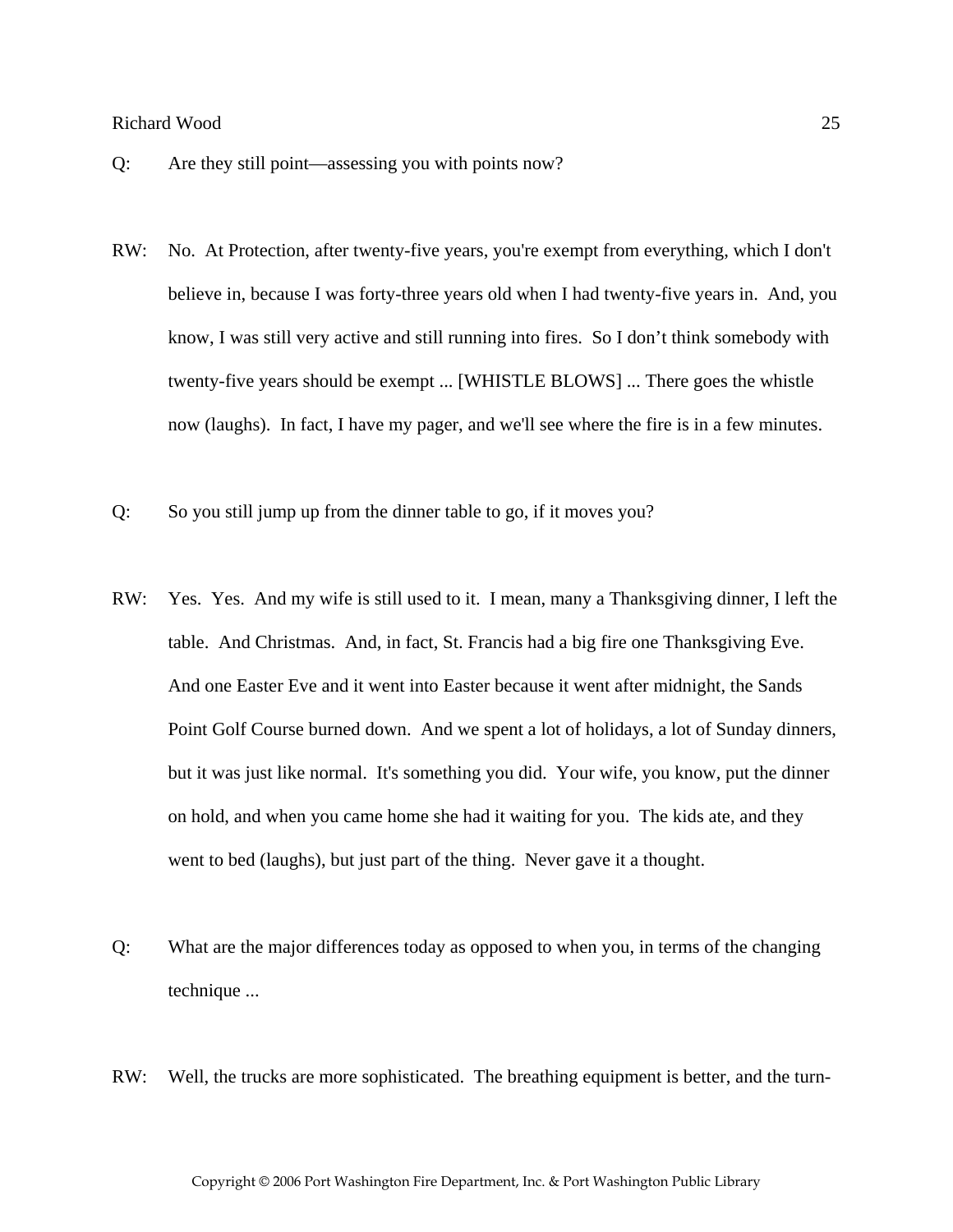out gear—the coat and pants and helmet and boots—they're terrific now. I mean, they offer five hundred percent more protection from heat and flames than we had. And things just keep progressing. And, I mean, you know, if you sit in the cab of a truck now, you'd think you're in an airplane cockpit. There's so many gauges and valves and this and that. And, you know, it takes quite a bit to learn to pump these new trucks and everything, which I don't do anymore.

- Q: Are there any eccentric characters in the firehouse culture?
- RW: Yeah, maybe I'm one (laughs).
- Q: And how do you view yourself as being one?
- RW: No, I was only kidding. I don't think there's anybody that's eccentric. I mean, everybody has different personalities. You want to know where the fire was? That was a Signal 8, which means—Signal 8 is one truck from each company. And it was an automatic alarm on Briarcliff Drive off of Luquer Road. And this print-out we have on our pager gives us where the hydrants are and everything. But a Signal 8 is one truck from each company. Signal 9 is an ambulance call. And a general alarm, everybody responds. All the trucks go. So the—and a horn will blow three times for an ambulance call. And I think they cut it back, but I think it's eight times for a still alarm or a Signal 8—what they call a still alarm. And then the general, the sirens and everything blows. A lot of people in town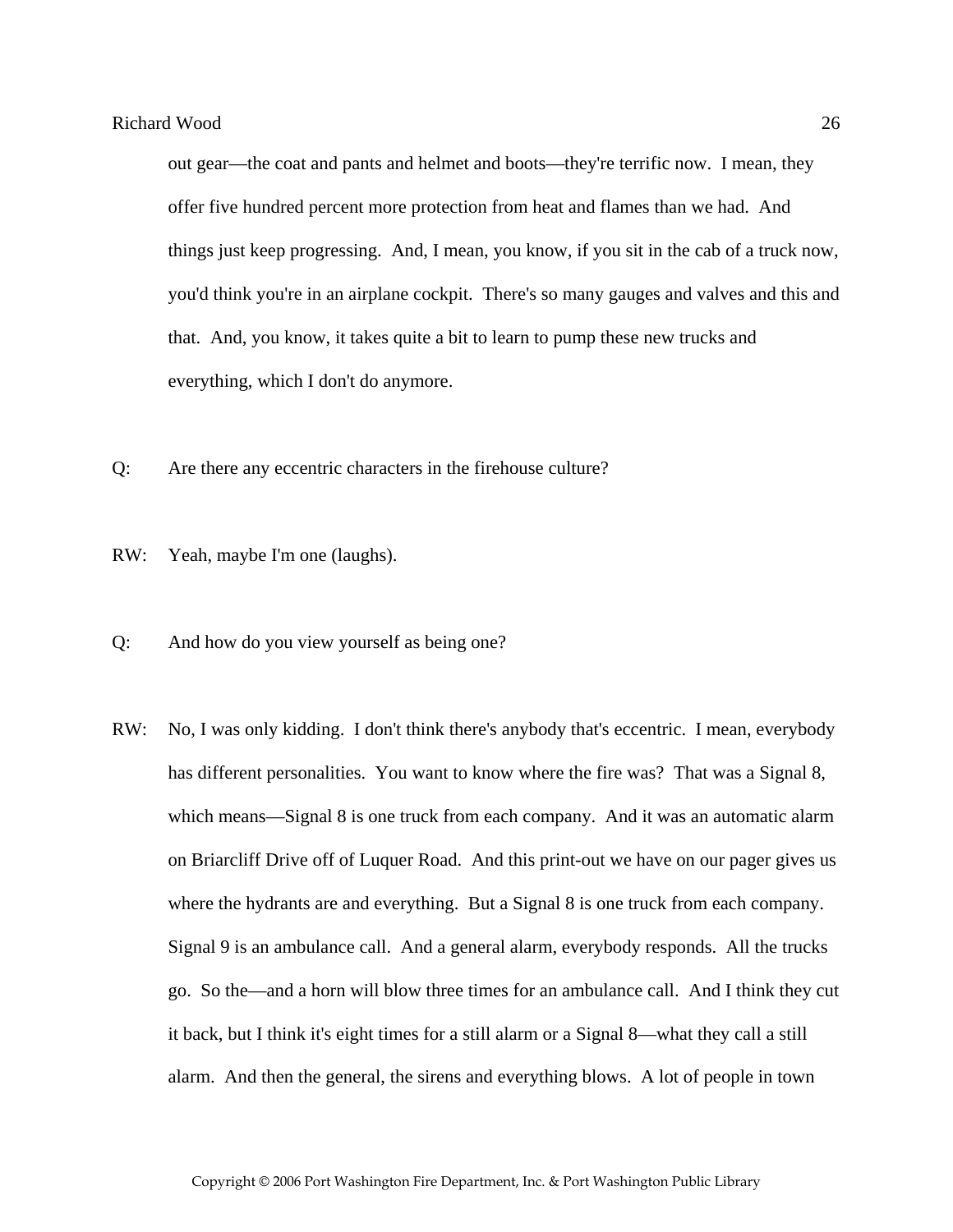don't like to hear those horns going off all the times. But I have a funny story. You asked me for a funny story. My neighbor at the top of the hill on Adams Street, he moved in, and, you know, the firehouse is a block away and the alarm blasts everybody out. So he complained, and I think he complained to the Chief that we shouldn't blow the horns because we have a paging system and blah, blah, blah. So one night, right around dinnertime, general alarm went off and it was 2 Adams Street, which was my neighbor's house, that was complaining about the horns and the sirens. So I just ran right out of my house and ran right up the hill. I didn't bother going to the firehouse. I ran into the house, and these people were coming out. The kitchen was full of smoke. Well, the wife burned chicken in the oven, but the house was filled with smoke. So, when we took care of that, got the smoke out of the house and everything, I said to him, "I bet you were glad to hear that horn blow now." He says, "You're right, I was." So, that sort of, you know, settled that. But, you know, these days we have more alarms than years ago, so the horns are going off a lot more often. And I guess it bothers a lot of people if you live close to the firehouse, but really you should have them. But that's my horn story. ... [END OF SIDE A; BEGIN SIDE B] ...

- Q: How do you feel about the tradition of the horns perhaps being something of the past?
- RW: Well, I feel that we should maintain the horn system, and even though we have pagers and we have Plectrons, which is a radio at home, a lot of times when you're out of the house or you're out in the yard and—or you're in the supermarket or you're anywhere and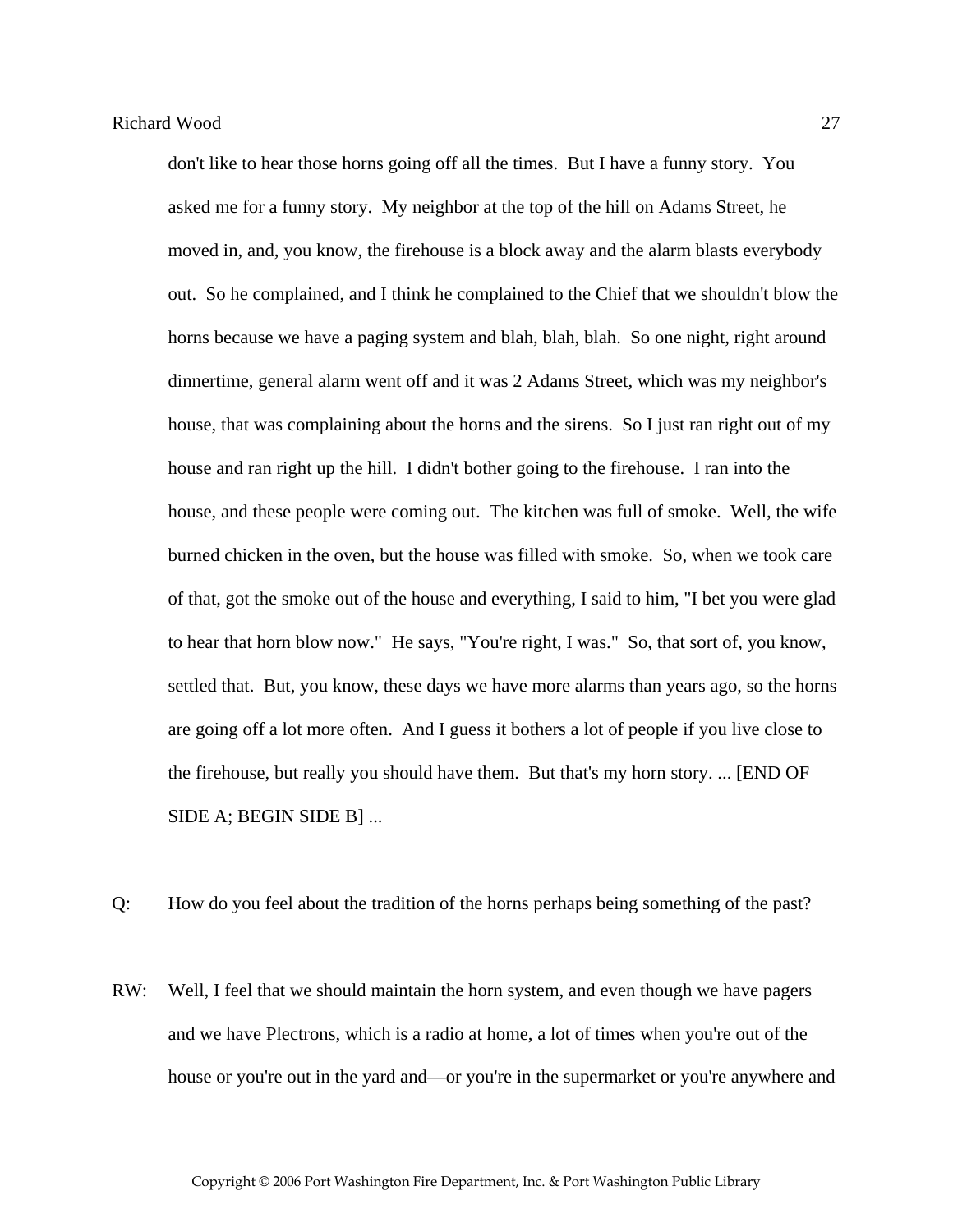you hear the horns, you know to respond. There's a fire going on. But there's a lot of controversy over the horns. Even a couple of our members. You know, one fellow had a small baby and they lived up, I think, around Avenue A somewhere, and they were complaining about the horns and everything. But every time it came to a vote in our Department meeting—Department meeting is when all four companies get together once a year and hack out everything that's for the Department—the horns always pass, so we keep them. But it's been tradition. It really has. But I feel they're still serving a useful purpose and they're here for a reason. And I think we should keep them. And I live one block away, so nobody hears the horns any louder than I do. You know, I had small kids, but most people, I think, go along with the horn system. Every once in a while, you see [in the paper people start a campaign. But then you get other people that respond and say,](http://www.pwfdhistory.com/trans/woodr_trans/pwfd_news068a.pdf)  "Well, we've had the horns. We should keep them. They shouldn't—we need them." So I think we should maintain them.

Q: How do you feel about women firefighters since they've joined the Fire Department?

RW: Well, I think the first woman, I don't know, a few years ago, and myself, I always thought that a woman couldn't do what a man does, carrying hose, running into fires, putting up ladders. But this one girl we got in, she could keep up with us. And then, in fact, now she's the secretary. She does a lot of work around there (laughs). She does a lot of work that nobody else wants to do. And she's very good. And then we just got another woman in now, who goes out with one of the firefighters. And she was in the Fire Department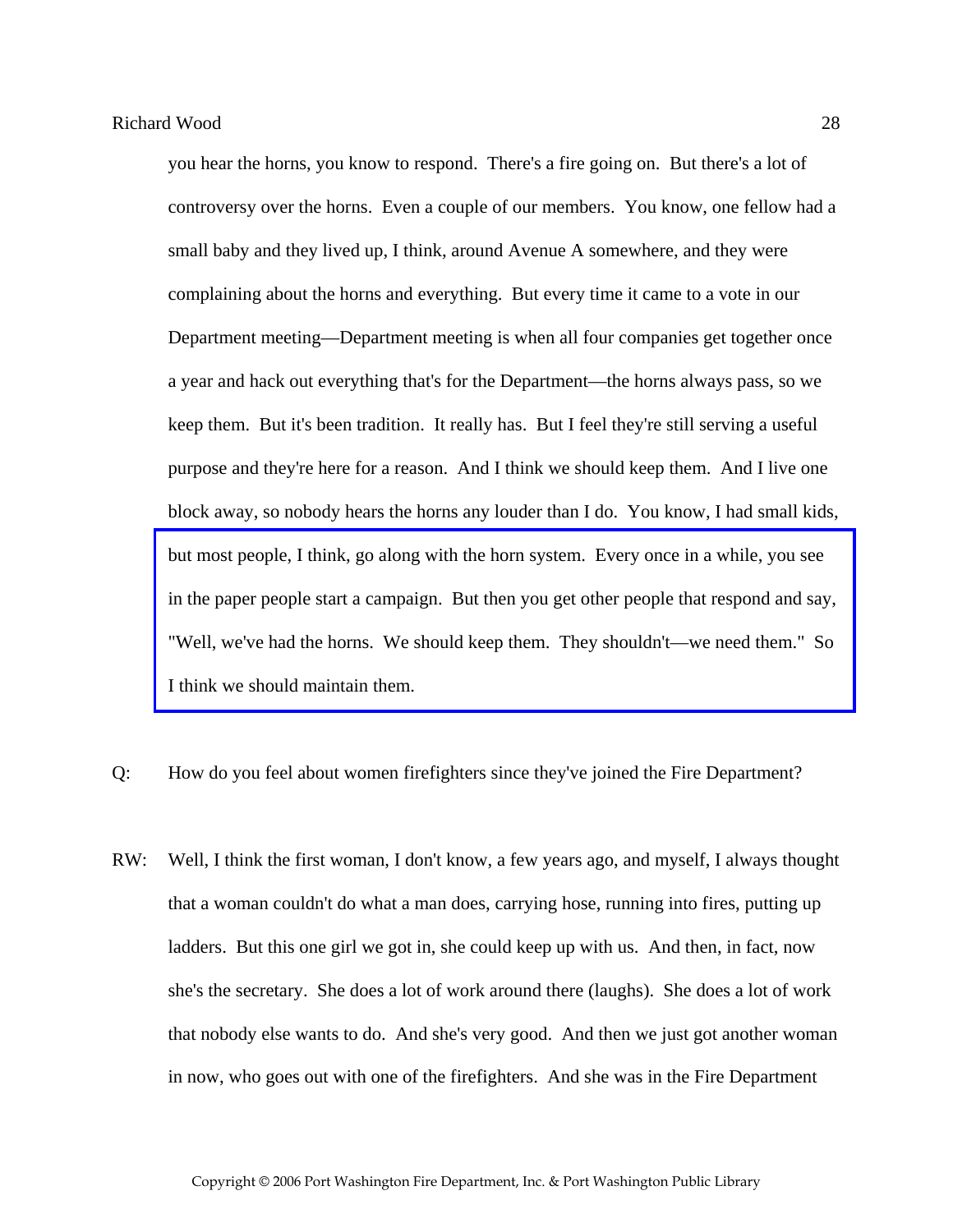upstate New York. And she's very good. So that kind of changed my opinion. But I think, when push comes to shove, and you got to lug a two and a half inch hose into a burning building and up flights of stairs, I think—I don't think it's a woman's job. But I have no problem with them getting in the Fire Department.

- Q: How does your daughter feel about it?
- RW: She has no interest in joining. She's a career person, so she's got her own thing going and everything. So ...
- Q: Do you have any Afro-Americans in the Fire Department?
- RW: Yes, we have—I don't know. We have quite a few now. And we have one that got in a few years ago, which there was no problem. Got accepted. We have Spanish, and, but years ago, going way back Atlantic's was all Italian. Protection was like Irish. And Polish joined Flower Hill, and, you know, they would like split up, you know. And if an Italian guy joined Protection instead of Atlantic's, he got ragged out a little bit, you know. We kidded around and everything. But now, everything is one. There's no more separation of the companies, and we have a lot of different cultures in there now and they all get along and they do a good job. And myself, I have no problem with it. No problem at all.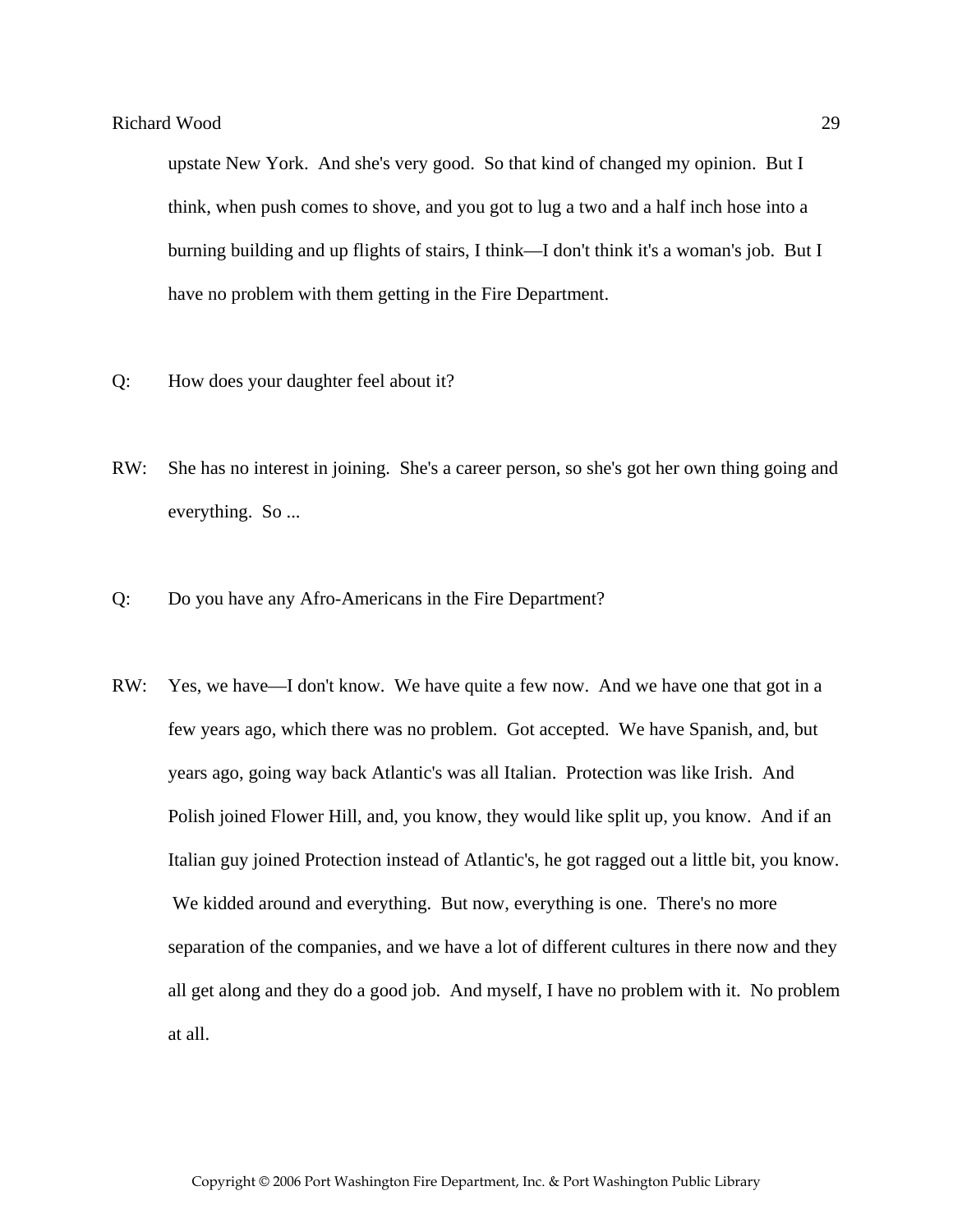- Q: What is your ethnic background?
- RW: You know, I'm a Heinz. I think I'm a little bit English, a little bit Welch. I really don't know what the heck I am. My wife's Scotch. She came over from Scotland when she was twelve years old. So our kids are half Scotch and half whatever the heck I am.
- Q: Do you believe that religion plays a part for you in this—doing this type of hazardous work?
- RW: No, except that I used to miss a lot of church on Sundays, and my mother wasn't too happy over that. And I sort of—I sort of drifted away from—I didn't drift away from religion, but I drifted away from going to church every Sunday after I turned nineteen. But I don't think religion plays a part. But years ago, we had no Jewish people in the Fire Department. Matter of fact, my boss now, he was one of the first Jewish people to join, like maybe thirty years ago. And, you know, he was the brunt of some jokes. I mean, not nasty jokes. You know, but, now, there's Jewish and, you know, Afro-Americans, and Spanish. And all sorts. There really is. And there's no problem at all. I mean, it's not taken into consideration when they're voted in.
- Q: How—how harshly do you critique yourselves after a fire?
- RW: The officers get together, and they critique the fire, and they report back to the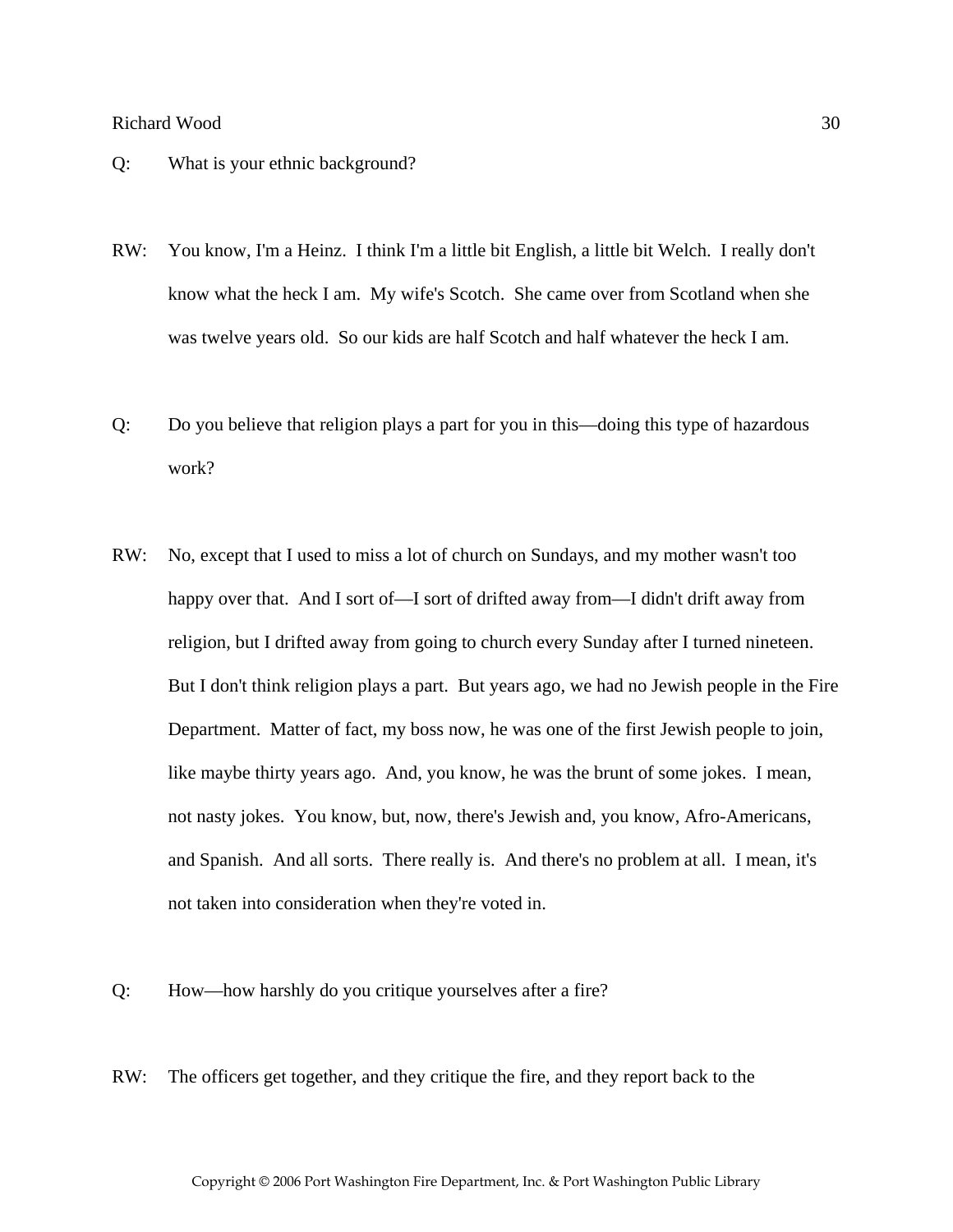membership that it went this way, or this should have been done, or we did a good job. But the officers critique the fire and then tell us, you know, if we made any mistakes or if we did a good job. And that's mostly up to the officers.

- Q: The rank and file say nothing?
- RW: Well, when we get the report back, I mean, you know, if something goes wrong or something happened, we'll say, "Hey, why didn't you do this?" or "Why didn't you put the hose on the other side of the hydrant?" But it's not really being critiqued, you know, that harshly.
- Q: What would you say are the major annoyances between firefighters? Either at the fire, number one, or, two, in the firehouse?
- RW: Well, years ago, there was competition on who's getting to the fire first—Protection or Flower Hill or Atlantic's, you know. Each company thought they were the best, and each company wanted to be first. And then the other company would have to come, support the company that was there first. But now, I mean, we have trucks in each different firehouse from each company. But now, over in Atlantic's on Carlton Avenue, we have one truck from each company, and everybody responds there. And the kids don't know Protection, Flower Hill, and Atlantic's anymore. It's all the Port Washington Fire Department. Where when I first got in, it was one department, but competition among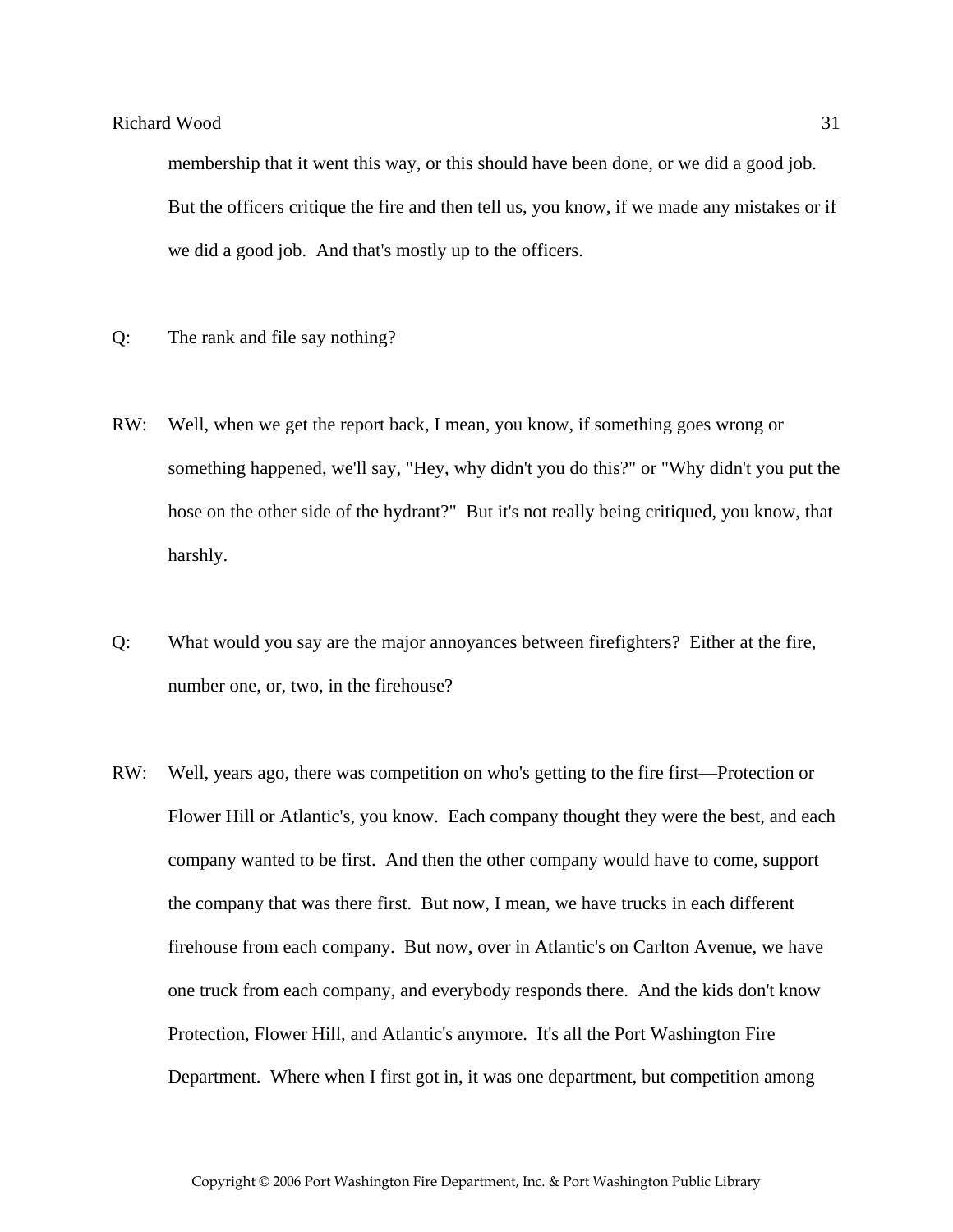the three companies at that time. So, but right now, I think we all get along, and we all do our job and we all work together.

- Q: At the firehouse? Annoyances?
- RW: The TV could be too loud, or it's—there's really not that much. I mean, it's the way guys go to work and hang out and chew the fat, and I can't think of too many annoyances at the firehouse.
- Q: How do you deal with a slob in the firehouse?
- RW: I would just come up and tell him to clean up after himself, pick up his pizza pie box or his soda or his leftover coffee, or, you know, if I know who did it I would just ask him. But we don't have too many slobs. I mean, it's not that—it's a not a problem.
- Q: Have you fought in any wars?
- RW: No. I—I was—I just missed Korea when I was in high school, and I was too old for Vietnam. And I guess I was fortunate, and my boys were the same way. They fell in between the wars, and they didn't have to go. But, even my father, too, he was too young for World War I, I guess, and too old for World War II, so our whole cycle never had to go to war. [But we have—well, we have this one fellow over there, George Mahoney, he](http://www.pwfdhistory.com/trans/woodr_trans/firefoc900712_pz.pdf)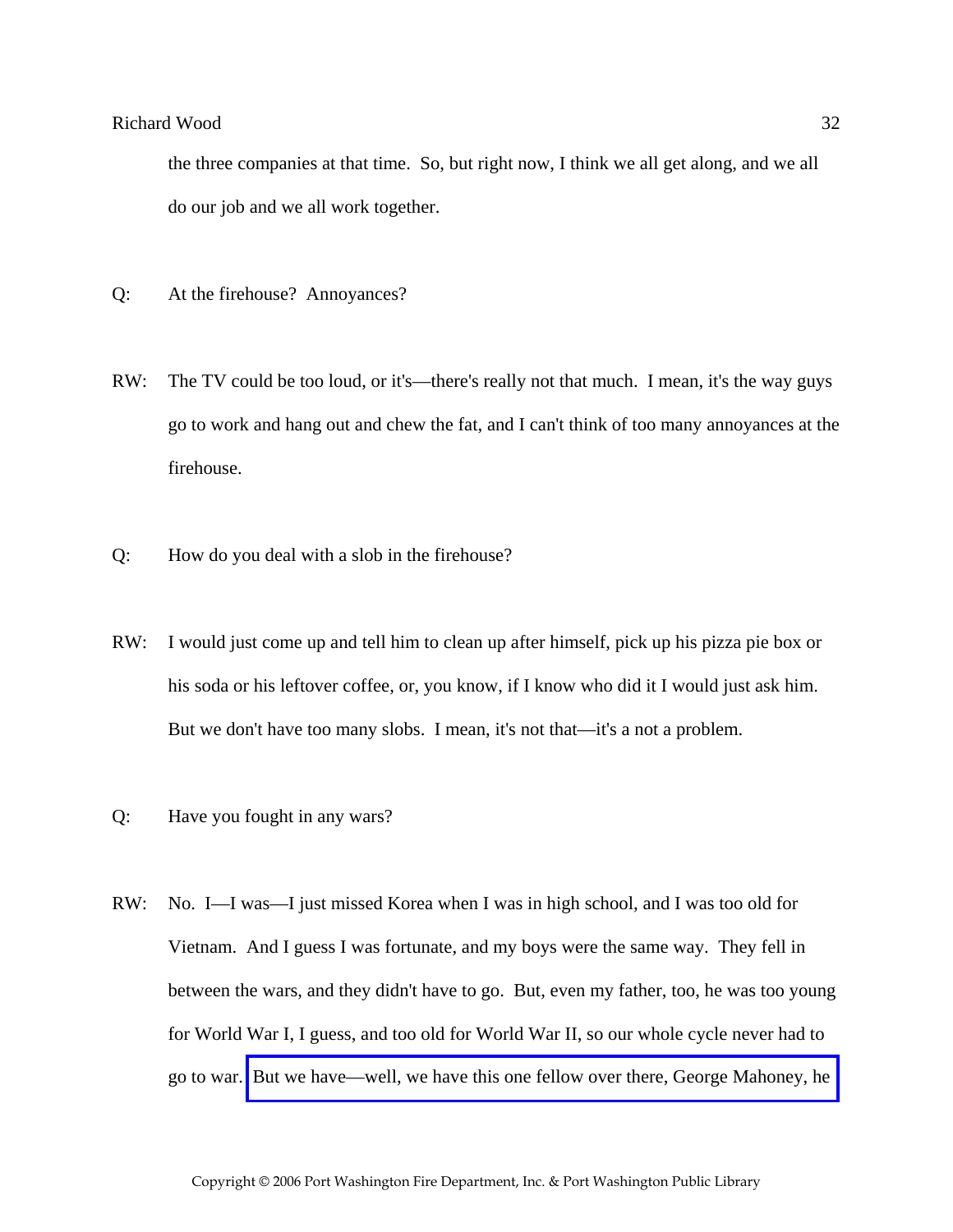was in the Battle of the Bulge, and, you know, he just had his sixtieth anniversary there. But we have a lot of—we still have a lot of World War II vets that saw a lot of action. But they're like sixty year members now. Sixty-five year members. But we had a—we had a few killed during the war. We have a plaque in front of the firehouse for them. And then we have—Mr. Zwerlein's in our firehouse, and he has two brothers—or two [sons, Peter Zwerlein and Bill Zwerlein. And they lost a son in Vietnam on the Forestall](http://www.pwfdhistory.com/trans/woodr_trans/pwrep670804_pz.pdf)  when it went on fire. So it was kind of a sad thing there.

- Q: How did 9/11 affect you?
- RW: Well, just listening to the radio that morning. And one of the sports casters—I listen to Imus in the Morning, you know. But one of the sports casters that called in, that saw the plane hit the World Trade Center, at the time he didn't know it was a terrorist attack. And he was broadcasting live to Imus about the fire and the flames and everything. And then I heard him say, "Oh, my God! Here comes another plane." And then we realized that what it was. But Port Washington, they responded immediately, and they set up station centers, and we sent guys down to the World Trade Center. I don't know whether it was that night or the next day. But my two boys went down, which I didn't want them to go down. But they did. And we spent—I didn't go down, but our Department spent about, I'd say a week, down there, digging out and pulling bodies out and stuff like that. And they brought back some pictures you wouldn't believe of the devastation. It's [unbelievable. And we were really moved by that. And I'm a little worried about them,](http://www.pwfdhistory.com/trans/woodr_trans/pwfd_911006_web.jpg)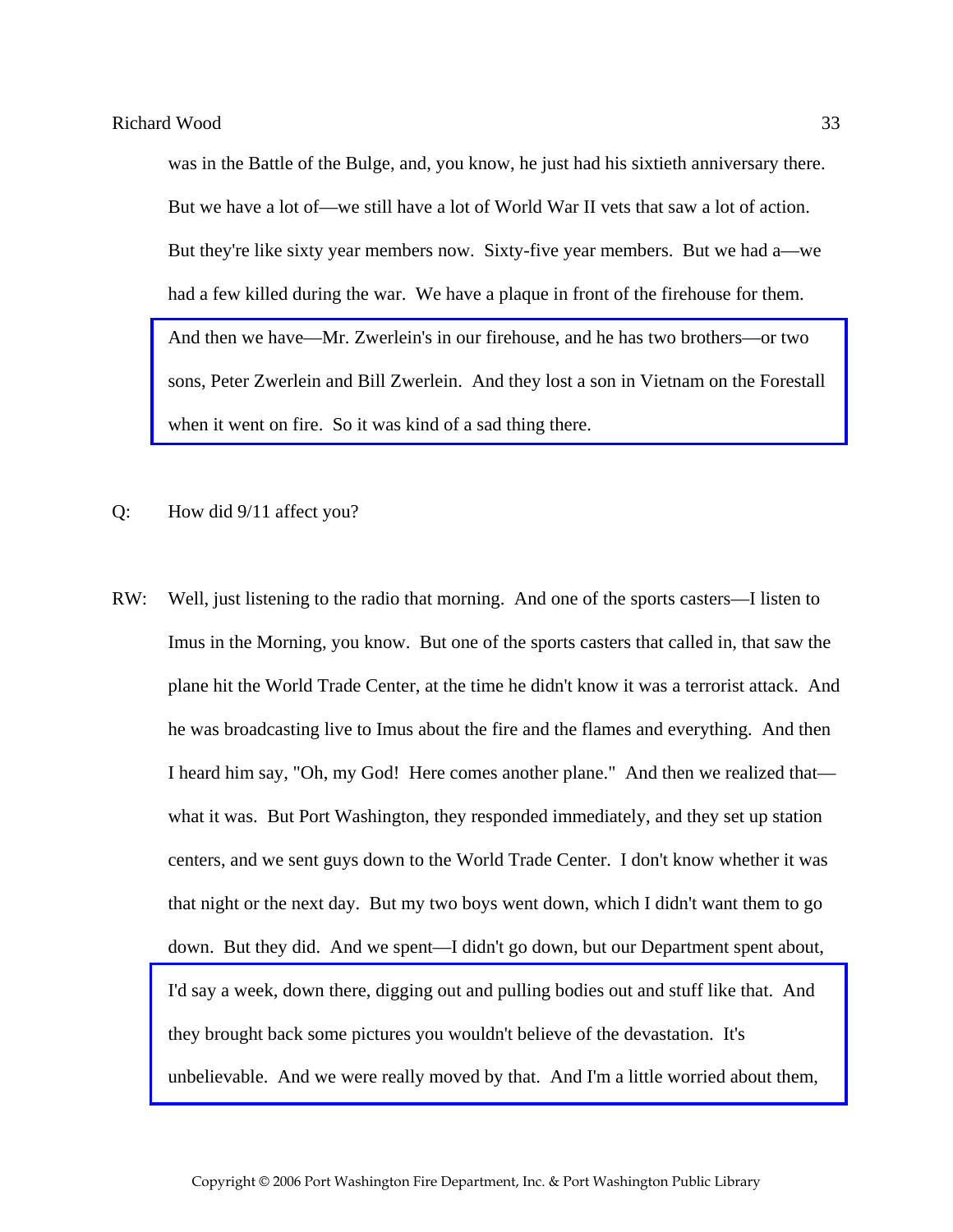because now they're getting all this—these lung diseases and stuff like that. And my oldest boy, he always ends up—he was in *Time* magazine. He was—he always gets his picture in the paper. He's not trying, but it just ends up. And he was on the—in *Time* magazine, raising one of the flags at the World Trade Center. And then, do you remember the plane crash? Both my boys, like I say, they spent, I guess, three or four days down there. And they came home, they were full of dust. You wouldn't believe it. You wouldn't believe it. But, like I said a couple of seconds ago, the pictures of total devastation, you know, was mind boggling what happened down there. And, you know, the New York City Fire Department, that was the biggest rescue in history. All those people they got out of there. And the Police Department. And the special EMS units and everything. But it was a tragedy. It's the biggest loss that the New York City Fire Department had in their history. And it was a bad day. It was a bad day. And I was very nervous with the—my two boys going down there, because there was still fire shooting up out of these holes and still cave-ins and everything. It was really dangerous work. And they went down there twelve, fourteen hours a day for four or five days. I mean, they weren't the only ones. I mean, we had a lot of Port Washington firemen, but they are my—like my special interest.

Q: Do you think they're going to have health problems?

RW: I hope not. But they're all registered. I mean, they would be covered, you know, through our Department and everything. But I think that people that were down there for months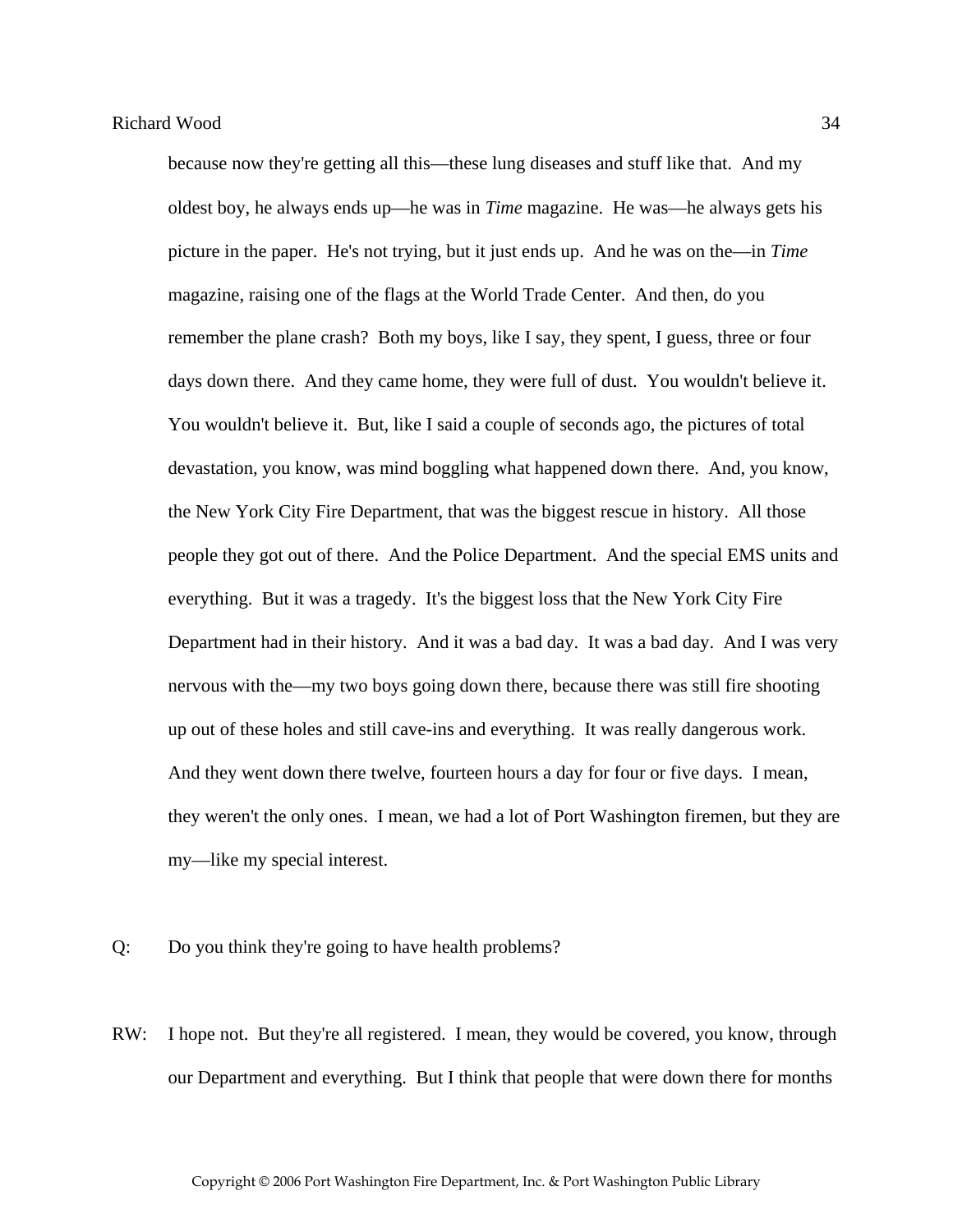are the ones coming down with the breathing problems and lung problems now. So, I hope, you know—you know, they had masks, but the masks are only those cotton things. I just, you know, hope everybody is all right from that experience. But it could happen years down the road. That's the only problem with that.

- Q: When you're rushing to a fire, do you memorize the street locations through years of practice?
- RW: Well, I grew up in this town, so I know all the streets. So, you really don't think about, you know, street locations. You know, we have a fire on Slocum. You know, you're going up, you know, Harbor Road and up Valley Road. And that really never was a problem, finding out where the streets were, for me. But we do have maps in the truck, and when the fires are broadcasted over our Fire Com System, they give the cross streets, and they give the fire hydrants, and they're pretty well mapped out. If a driver doesn't know, he just pulled out a Rolodex, looks up the street, and off he goes. So, there's always somebody on the truck that knows where the street is, so that's not a problem. And all the new streets, you know, we keep up. You know, we update the maps, and so it's not a problem finding the streets or anything.
- Q: If you were ever Chief, what would you have done differently?
- RW: That's a hypothetical question. Yeah, you know what I mean. But anyway, I, never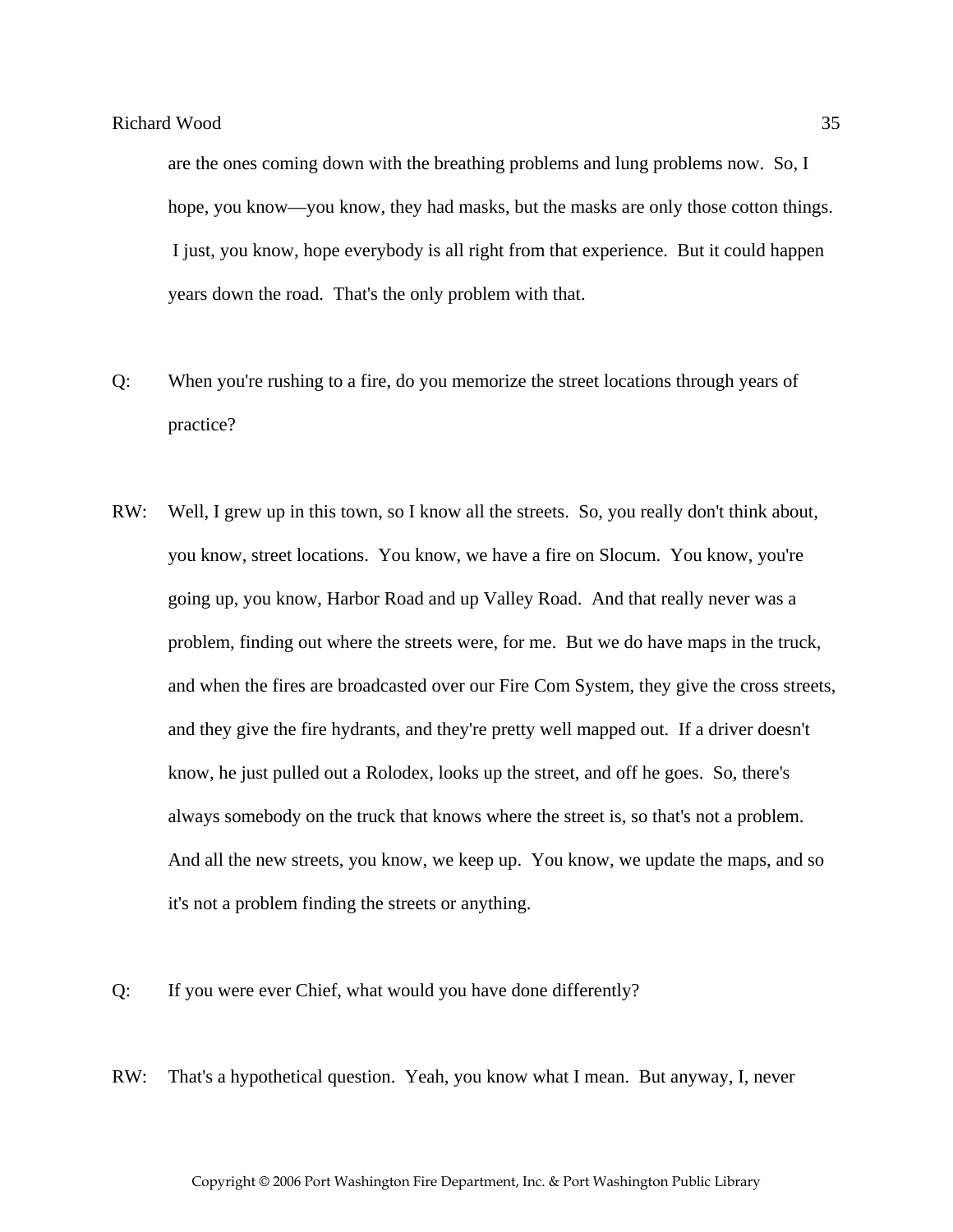being a Chief, I can't say that I would have done anything different. Because, you know, I don't know what I would have done. I mean, we had different type of Chiefs. Some are a little easier; some are stronger. Some are more vocal. But all in all, to be Chief, you have to be on your toes and be a good fireman, be very dedicated. It takes a lot of time to be Chief. You have to work your way up from the engineers to the Lieutenants to the Captains. And you're six years before you become the head Chief, you're in the Chief's office like nine years or—No, I think it's—I'm sorry, it's two year terms. So it'll be four years. It'd be six years you're in the Chief's office. And like we have a Chief, Geoff Cole, who recycled himself and he went back through the office, starting at the baby Chief's job and working his way up again. But most of the Chiefs have been very good that I worked under. No complaints at all. But I couldn't tell you what I would do different, you know, not being there. I couldn't say.

- Q: What are the major changes you've seen in the last years of being a firefighter?
- RW: Well, like I say, the updated equipment, the more modern equipment, and the response to the fires going to one firehouse whereas we used to go to three or four different firehouses. And I would say the major change was putting three different trucks at one firehouse and having firemen from three different companies respond to that one firehouse to roll those trucks out. I mean, we still have trucks in the other firehouses, but Atlantic Hook and Ladder is the main response firehouse now. Especially in the day, when people are working and response, you know, is a little less than it is at night.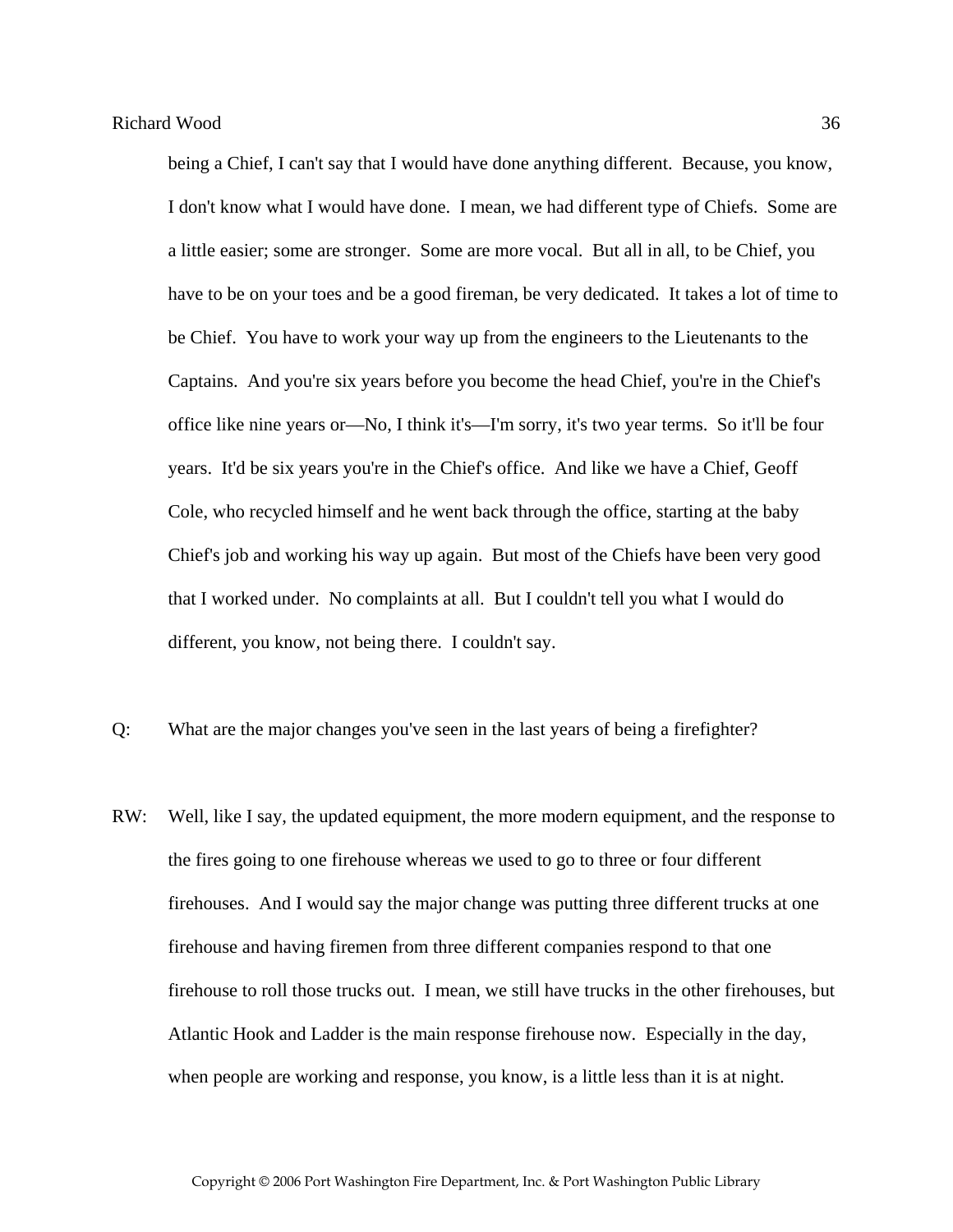Trucks are always out on the road right away. So, it's a system that—that I guess the oldtimers wanted to keep their company identity, which we still do. But it's working, and whatever's best for the public is what I'm in favor of, and this definitely—this response system we have now—is definitely a plus.

- Q: Would you do it all over again?
- RW: Oh, yeah. I wish I was eighteen again, running into fires. I have no regrets at all. No regrets.
- Q: Do you have anything you would like to add or discuss?
- RW: Well, like I say, I—I never had the desire to be an officer, but I was trustee back in the '60s and trustee, you know, take care of company business, pay the bills, maintain the firehouses. And I did that for three or four years, and I was very proud of being captain of the drill team and organizing the drill team. And right now, I'm Vice President of the Port Washington Exempt Association, and that's an association we have that helps indigent firemen and their families. And, you know, it's kept under wraps. Nobody knows who we're helping. They apply through us, and we investigate the cases, and if need be, we'll give them funds or help them out in some way. But we help a lot of people, and I'm very proud to be an officer in that organization. I guess I've been in it about ten years now. And I get a lot of satisfaction out of helping people.